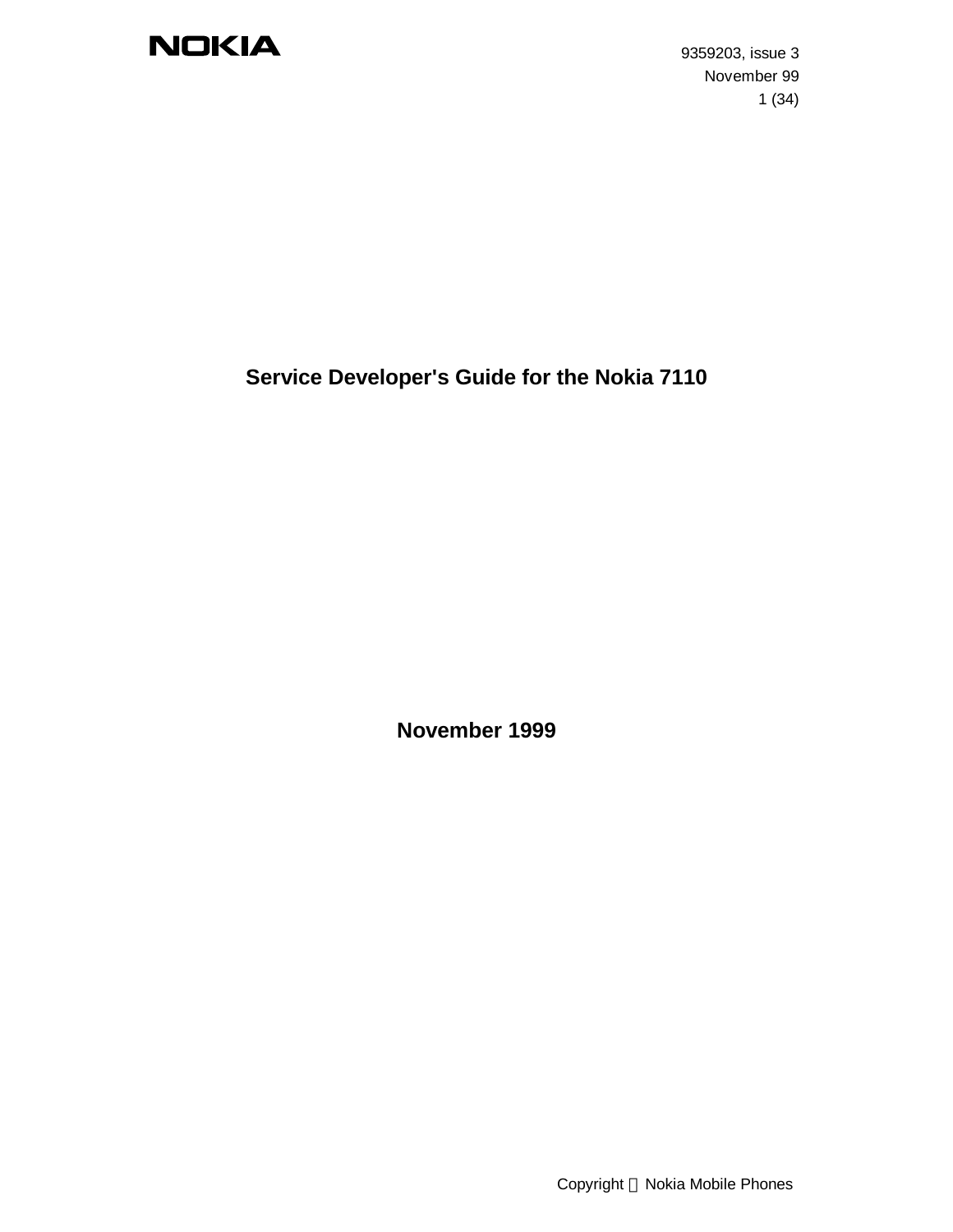### **Disclaimer:**

Nokia Mobile Phones Limited disclaims all liability, including liability for infringement of any proprietary rights, relating to the implementation of information presented in this document. Nokia Mobile Phones Limited does not warrant or represent that such use will not infringe such rights.

Nokia Mobile Phones Limited retains the right to make changes to this specification at any time without notice.

#### **License:**

A license is hereby granted to download and print a copy of this specification for personal use only. No other license to any other intellectual property rights is granted herein.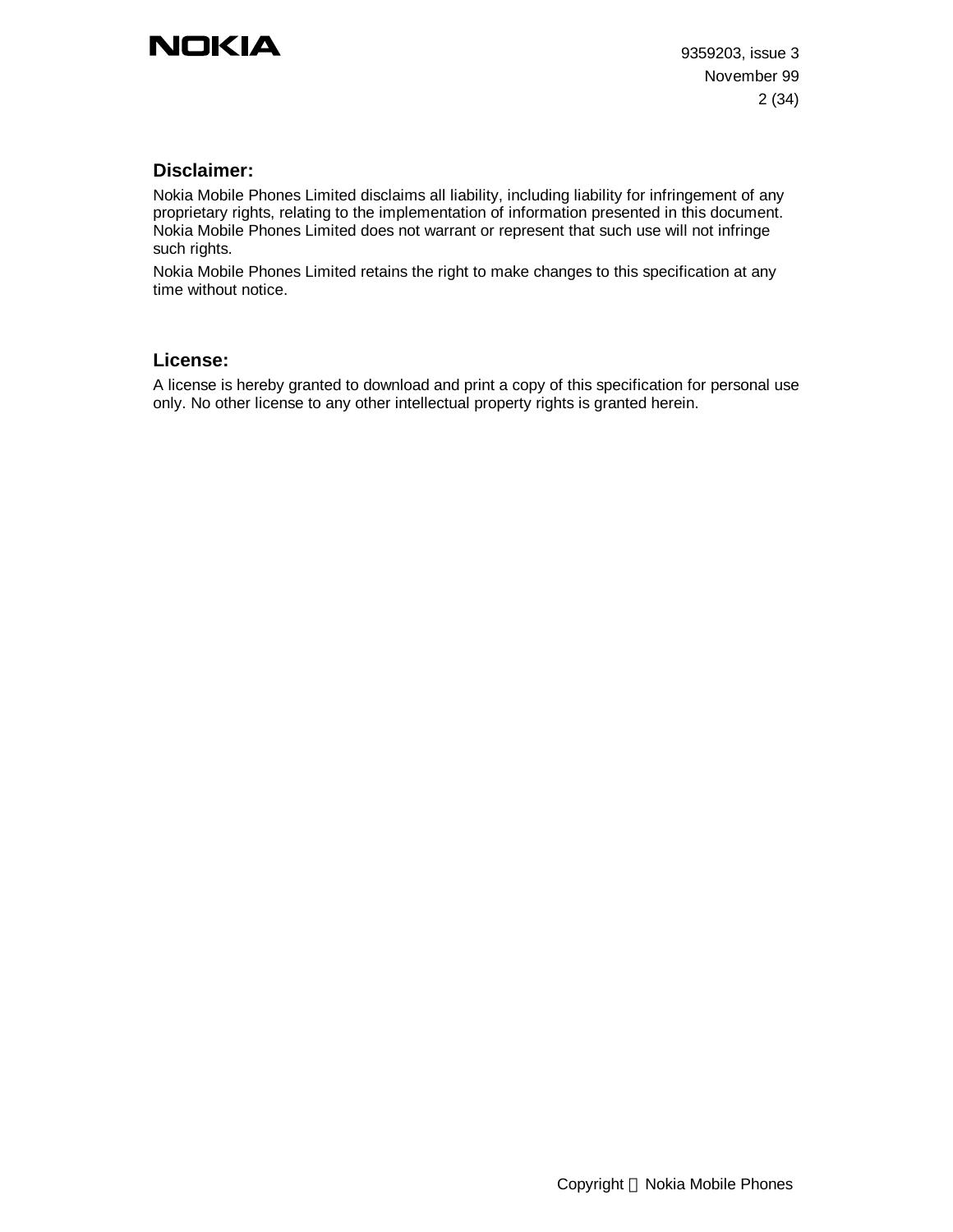9359203, issue 3 November 99  $3(34)$ 

## **Contents**

| 1.           |                                                         |  |
|--------------|---------------------------------------------------------|--|
|              |                                                         |  |
|              |                                                         |  |
|              |                                                         |  |
| 2.           |                                                         |  |
|              |                                                         |  |
|              |                                                         |  |
|              |                                                         |  |
|              |                                                         |  |
|              |                                                         |  |
| 3.           |                                                         |  |
|              |                                                         |  |
|              |                                                         |  |
|              |                                                         |  |
|              |                                                         |  |
|              |                                                         |  |
|              |                                                         |  |
|              |                                                         |  |
|              |                                                         |  |
|              |                                                         |  |
|              |                                                         |  |
|              |                                                         |  |
|              |                                                         |  |
|              |                                                         |  |
| $\mathbf{4}$ | Introduction to the User Interface of the Nokia 7110 15 |  |
|              |                                                         |  |
|              | 4.2                                                     |  |
|              |                                                         |  |
|              |                                                         |  |
|              |                                                         |  |
|              |                                                         |  |
|              |                                                         |  |
|              |                                                         |  |
|              |                                                         |  |
|              |                                                         |  |
| 5.           |                                                         |  |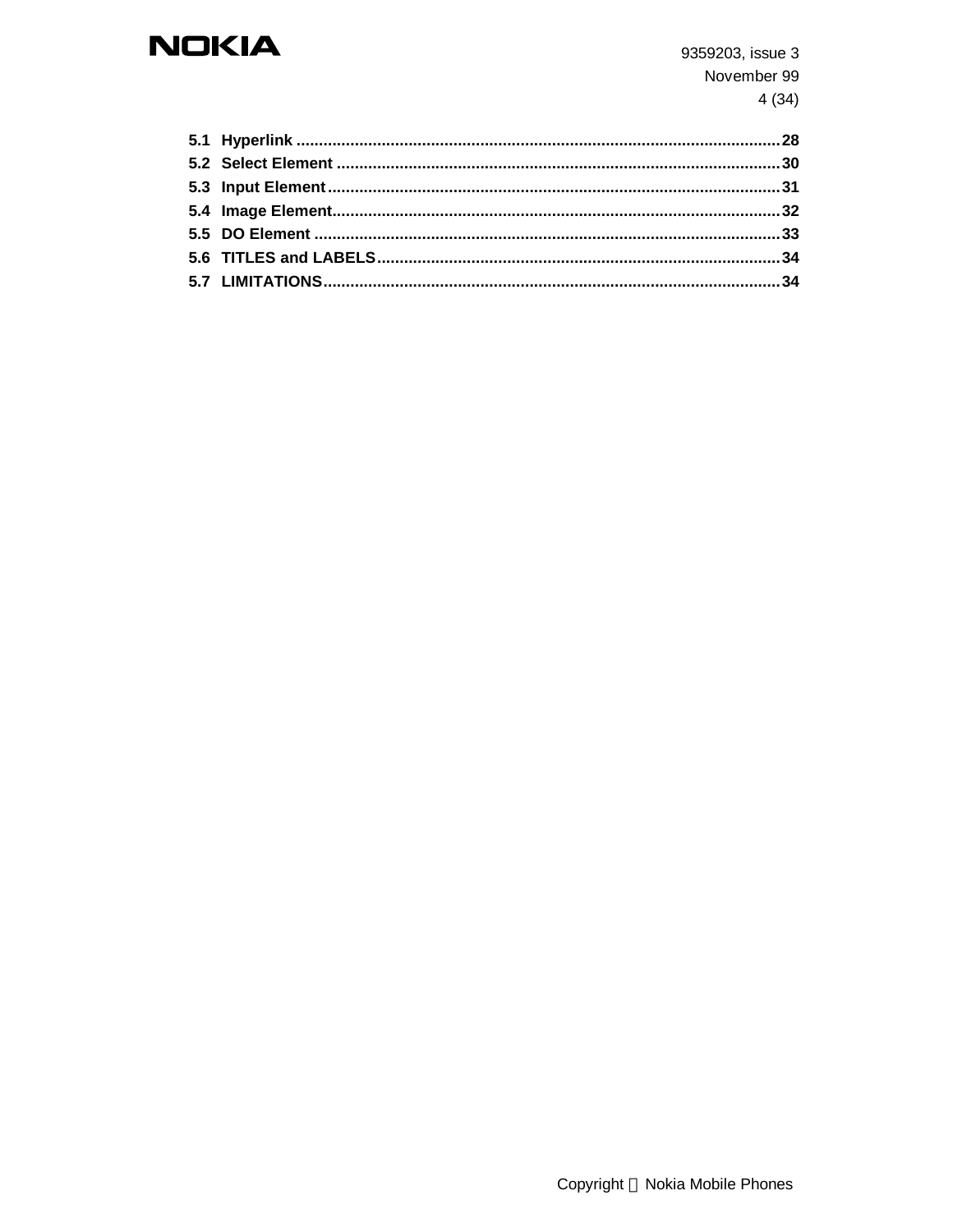## **1. Introduction**

The Wireless Application Protocol (WAP) will enhance the functionality of mobile phones through real-time interactive services. The protocol has been designed specially for small screens and low bandwidth, and it offers a wide variety of wireless services over the Internet using Mobile Phones.

This Service Developer's Guide for the Nokia 7110 provides information and practical examples for developers who want to develop WAP services for the Nokia 7110. It will highlight the possibilities, limitations and requirements of service development and provides a good introduction to the Nokia style of designing user interfaces.

This guide is not written for service developers only, but essentially for anyone involved in creating the wireless information society and who needs to know more about service creation on small mobile terminals. It can be used in conjunction with the Nokia WAP Toolkit.

The Toolkit offers developers an environment for creating, testing and demonstrating WAP applications. This allows service providers to evaluate the usability of wireless applications and services together with their end-user organization.

We at Nokia are very proud of our user interfaces and we have spent a lot of effort in constantly improving them. In this guide we have collected a lot of what we have learned to help developers improve their services. We believe that good usability will increase use and satisfaction and subsequently revenues for service providers.

This guide is not intended to be a detailed WAP document and it is not meant to replace any WAP specification.

### **1.1 References**

User's guide for the Nokia 7110

The Nokia WAP Toolkit can be downloaded from http://www.forum.nokia.com/ Wireless Application Specifications http://www.wapforum.org/ Information about Nokia products can be obtained from http://www.nokia.com/

### **1.2 Contact information**

Developer support can be obtained through Forum Nokia http://www.forum.nokia.com.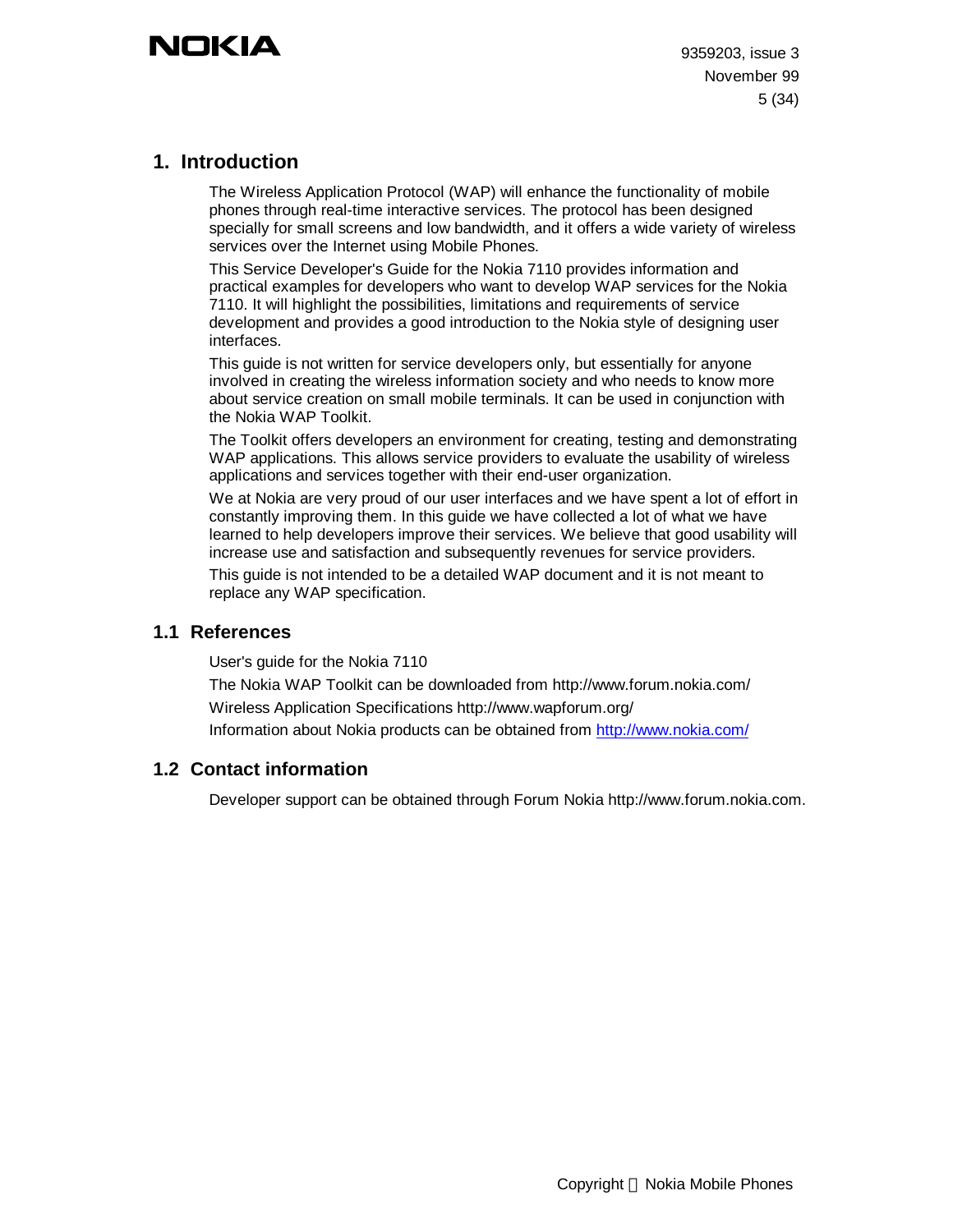## **1.3 Terminology**

#### *Display*

The word 'display' refers to the 4 lines of text (not including the Header text), which are visible at the same time in one view. You move from one display to another by rolling the roller down 4 times.

#### *Card*

A single WML unit of navigation and user interface.

#### *Deck*

A collection of WML cards that is the smallest download unit. You cannot download a single card in a deck, but must download the entire Deck. Service developers should be aware of this, and not do a giant application in one big Deck.

#### *Hyperlink*

A link within a document or card that allows quick navigation to another document (card).

#### *Do element*

A way of defining a binding between events (e.g. a user selection) and a task (e.g. to go somewhere).

#### *Prev element*

Lets the application developer define what happens, when the user selects *Back*. In some applications it might make more sense to jump to another card than the one that the user has just visited.

#### *Input element*

A mark-up element that allows for interaction with the user, i.e. letting the user input textual values. These can be used for inputs to locally stored scripts, or for parsing to origin servers.

#### *Proportional fonts*

A font, in which the letters don't necessarily take up the same amount of pixels in the width. 'W' and 'I' are good examples.

#### *Options list*

The Options list is the list of items shown when the user presses the *Options* soft key.

#### *Navigation*

The principle of moving between menu items, decks and cards.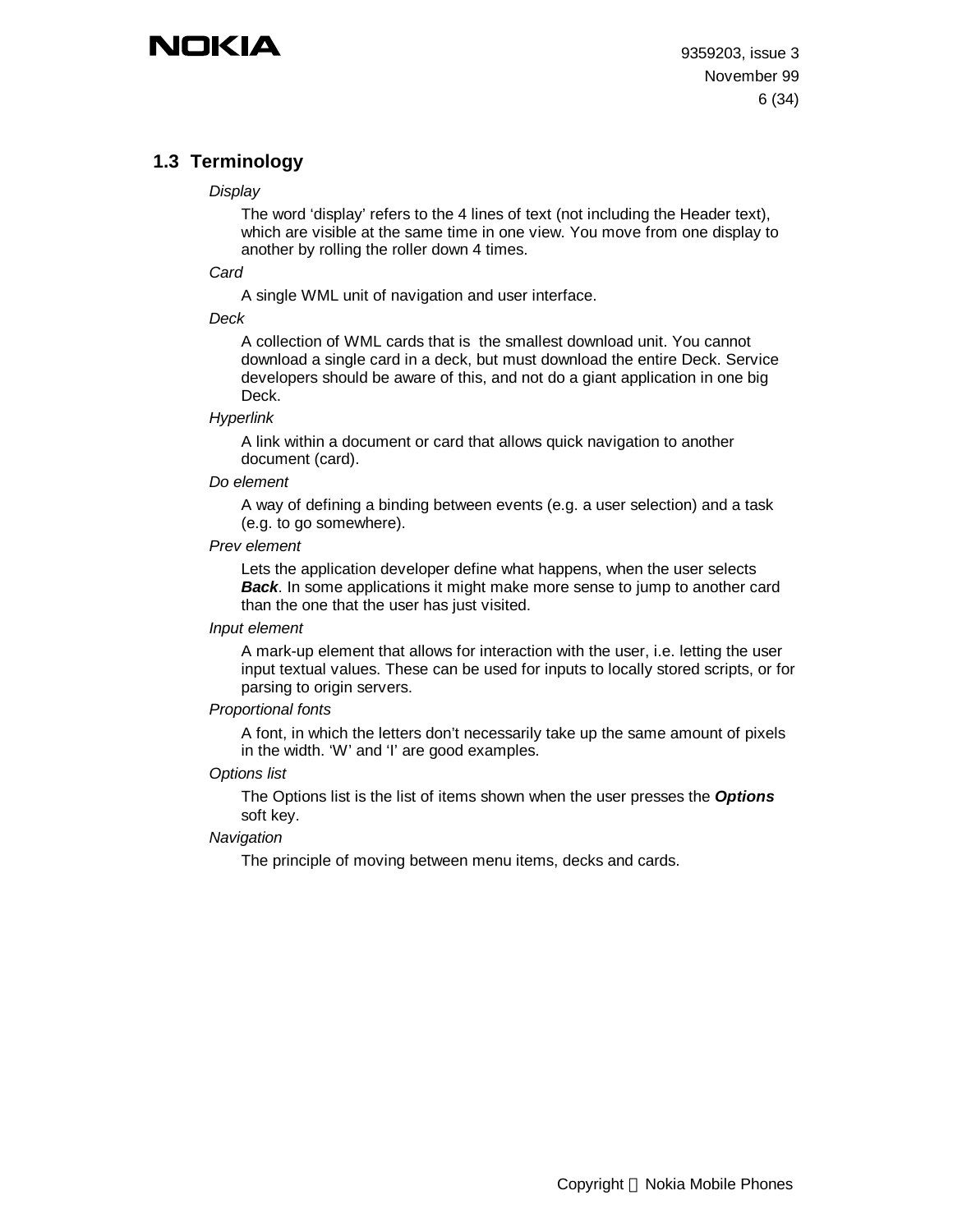## **2. Wireless Application Protocol - WAP**

### **2.1 Introduction**

The Wireless Application Protocol (WAP) is a set of protocols that allow the development of applications and services for use with Mobile Phones and other mobile devices. These protocols and their related standards and specifications are maintained by the WAP Forum.

The WAP Forum consists of a number of hi-tech companies from the Information Technology, Software and Telecommunications industries. The objectives of the WAP Forum are to:

- Bring Internet content and advanced data applications to digital cellular phones.
- Create a global wireless protocol specification that works across different wireless network technologies.
- Enable the creation of content and applications that scale across a wide range of bearer networks and device types.
- Embrace existing standards and technology wherever possible.

### **2.2 WAP Architecture**

#### **2.2.1 WAP and Internet Architecture**

In order to leverage on the existing Internet standard as much as possible, the WAP stack closely follows the Internet model. This is illustrated in Figure 1.



Figure 1 – Comparison of Internet and WAP Architecture

This layered architecture allows applications to utilize the features of the WAP stack through well-defined interfaces. This close link to the Internet architecture allows developers to utilize their existing knowledge and expertise when developing applications for Mobile Phones.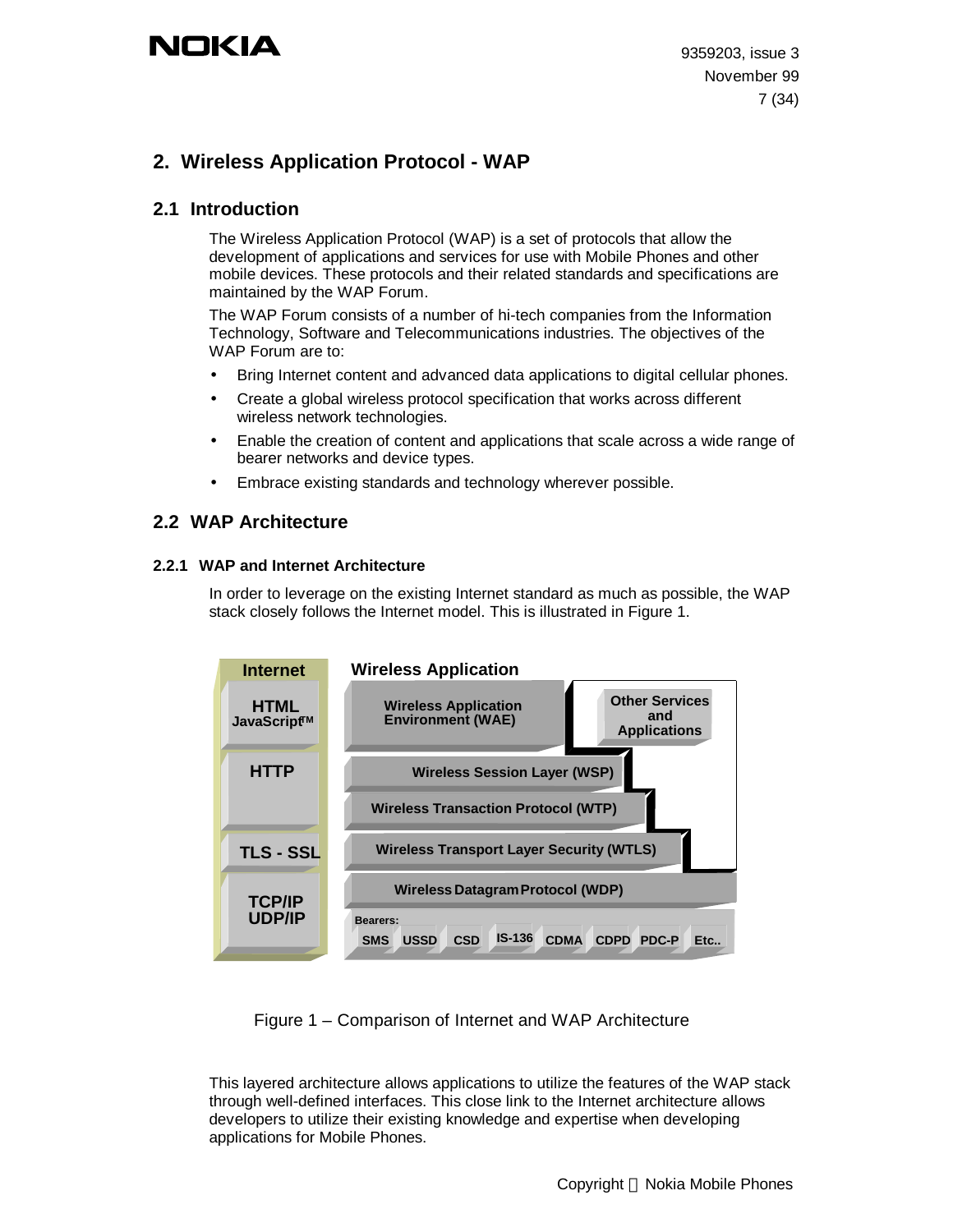#### **2.2.2 Wireless Application Environment (WAE)**

The Wireless Application Environment (WAE) is a general-purpose application environment that uses a combination of Internet and Mobile Phone technology. It provides a framework for the development of applications on a Mobile Phone. The WAE contains support for the following functionality:

- Wireless Mark-up Language (WML) a lightweight presentation language, similar to HyperText Mark-up Language (HTML) but optimized for use with mobile phones.
- Wireless Mark-up Language Script (WMLS) a lightweight script language, similar to Java Script $<sup>T1</sup>$ </sup> .
- Wireless Telephony Application / Interface (WTA / WTAI) telephony services and programming interfaces.
- Content Formats defined data formats, such as vCard and vCalendar.

#### **2.2.3 Wireless Session Protocol (WSP)**

The Wireless Session Protocol (WSP) provides the application layer of WAP with an interface for two session services. The first is a connection-oriented service that operates above the transaction layer protocol. The second is a connectionless service that operates above a secure or non-secure datagram service.

The WSP is optimized for low bandwidth bearer networks with long latency.

#### **2.2.4 Wireless Transport Protocol (WTP)**

The Wireless Transport Protocol (WTP) runs on top of the datagram service and provides a lightweight transaction-oriented protocol suitable for use in Mobile Phones. WTP operates over secure or non-secure wireless datagram networks.

#### **2.2.5 Wireless Transport Layer Security (WTLS)**

The Wireless Transport Layer Security (WTLS) is based on the industry standard Transport Layer Security (TLS) and is optimized for used over narrow band communication channels. WTLS may be used for secure communication between terminals, and applications can selectively enable WTLS features.

### **2.3 Developing Applications with WAP**

Application Developers can use the principles of WAP to develop new services or adapt existing Internet applications for use with Mobile Phones. Applications are written in the Wireless Mark-up Language (WML) and the WML Script, and stored on either a normal web server (origin server) or directly on the WAP Gateway. The content stored on the web server will be accessible from the Mobile Phone via the cellular network and a WAP gateway or proxy.

The Proxy Server acts as a gateway between the cellular network and the Inter/Intranet. The data sent between the origin server and the handset is binary encoded to optimize transmission over the narrow bandwidth of the cellular network. Note that the content stored on the web server might be in either textual or binary format. When the WAP gateway fetches textual content, it automatically compiles this to the encoded format to minimize network load.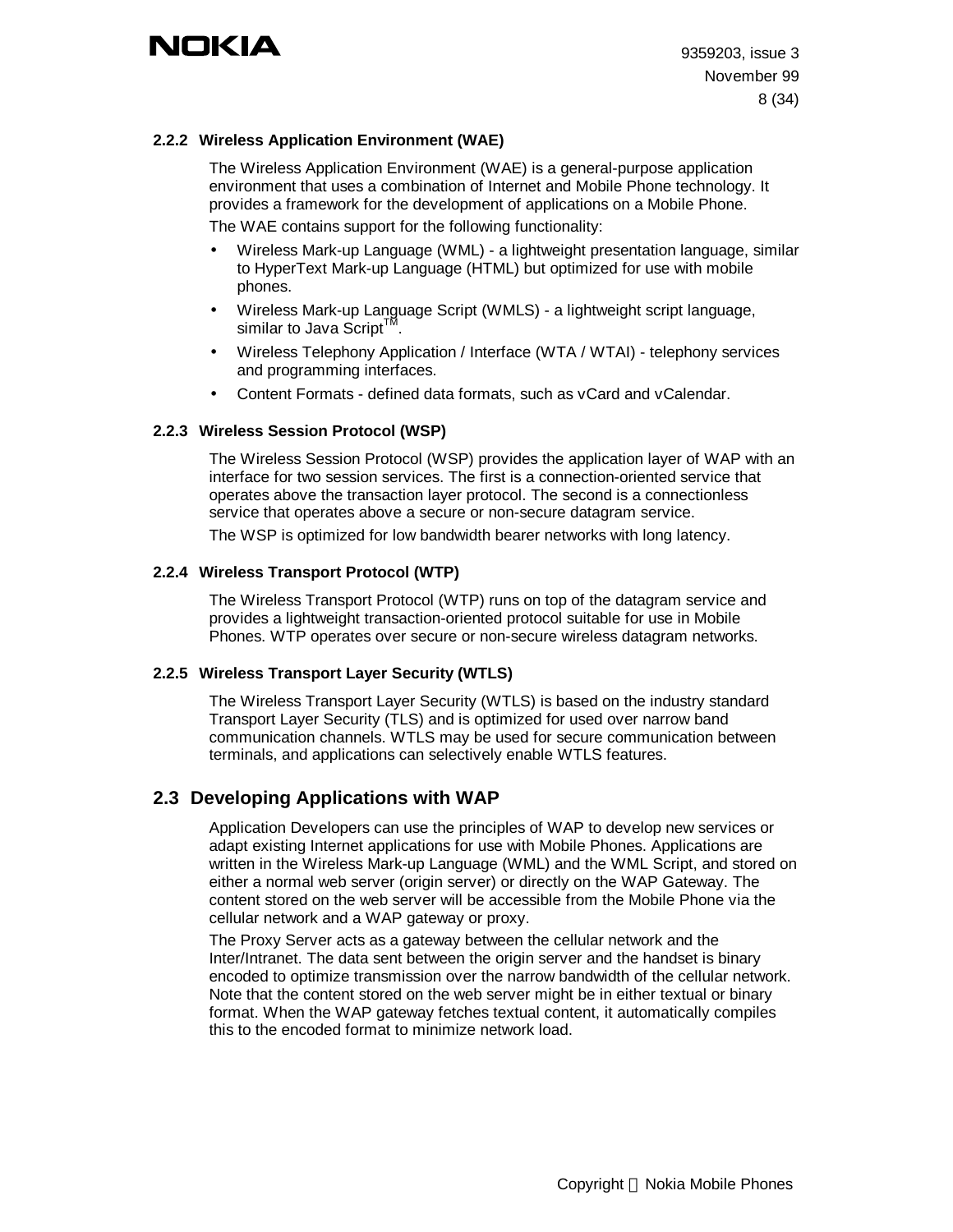

Figure 2 shows the network-related elements required for developing and offering services to mobile users.



Figure 2 – Network-Related Elements for WAP Applications

#### *Web Server:*

The Web Server stores the applications written in WML. Alternatively, existing HTML applications can be used.

#### *HTML Filter:*

Any applications written in HTML will have to be converted to WML before they are sent to the Mobile Phone. This HTML Filter may form part of the Web Server or the WAP Proxy.

#### *WAP Proxy:*

The WAP Proxy acts as the gateway between the cellular network and the Inter/Intranet. It binary encodes the information which is to be sent to the Mobile Phone and decodes information sent from the Mobile Phone.

#### *WTA Server:*

The WTA server handles network-specific applications. These applications are not discussed in this document.

#### **2.4 Further Information**

Further information about WAP is available on the Internet at www.wapforum.org.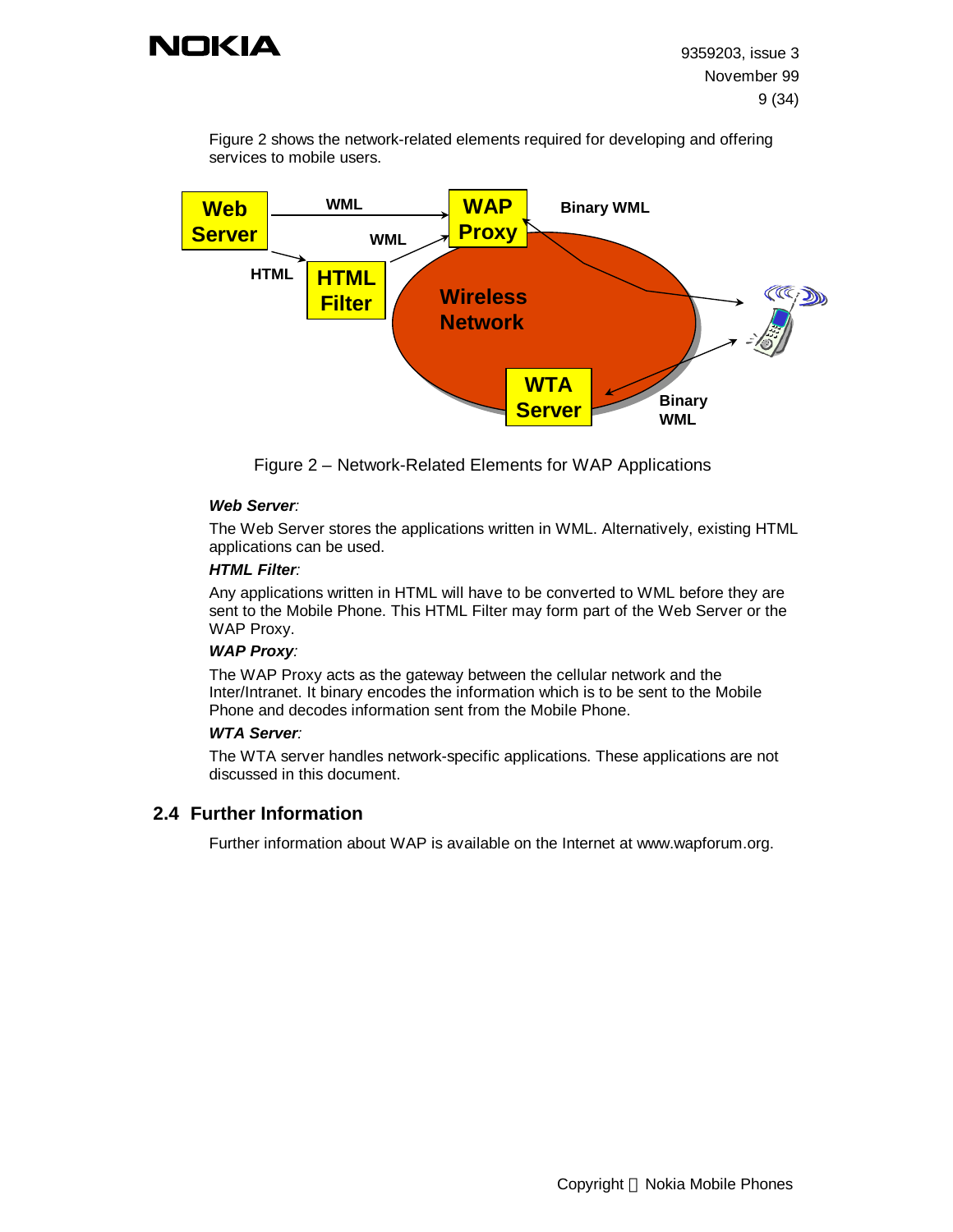## **3. General Usability Issues**

Nokia Mobile Phones are renowned for their simple to use and intuitive user interface. In order to create a service that will be perceived as usable and easy to understand, Nokia Mobile Phones provides some general guidelines to help service providers develop their applications.

## **3.1 Mobile applications for mobile use**

When deciding what information to include in the different applications on a Mobile Phone, think about which information might be relevant in the situations where the Mobile Phone will be used. Because of the mobility of the small display, the user might primarily use the Mobile Phone when there is no access to the Internet on PC.

We believe that users of the mobile applications will primarily be interested in brief and quick information. For instance, quick access to flight schedules from the Mobile Phone might be relevant for the user who is on his way to the airport and needs to check the departure time of the flight. Similarly, several short news flashes are more relevant than longer news articles. Quick access to weather information may also be of use in the mobile situation to quickly check out the temperatures of the destination of the traveller. However, it is less likely that users will surf on the application on the Mobile Phone but will prefer to surf the Internet on PC from the office or home.

## **3.2 Big displays versus small displays**

The small displays of the Mobile Phones limit the amount of information that can be shown on each display, compared to the PC. The PC provides more excess space for animations and extra information. On the Mobile Phone, special attention should be paid to prioritizing the information shown on the display. As stated above, think about which information is relevant for the mobile situation of use.

### **3.3 Length of the texts on small displays**

Pay attention to the length of the texts in the applications on Mobile Phones. While reading the text, only four lines can be viewed at a time. When scrolling the text, there is always a risk that the user loses track on the text page, if the page is too long. The roller makes scrolling the text easy, but the smaller display limits the amount of text that the user will feel comfortable with. We recommend that text should be limited to an approximate maximum of the length of 4-5 displays (=  $16 -$ 20 lines).

### **3.4 Looping**

Looping refers to the way in which the last item in a list is automatically followed by the first item in the same list. If the user scrolls down when the last item is shown at the bottom of the display, the next one will automatically be the first item.

*The following displays loop:*

Options list.

*The following displays do not loop*:

- Cards with text only, or cards with text and one or more links.
- Single selection lists.
- Multiple selection lists with mark/unmark.
- Cards containing only links.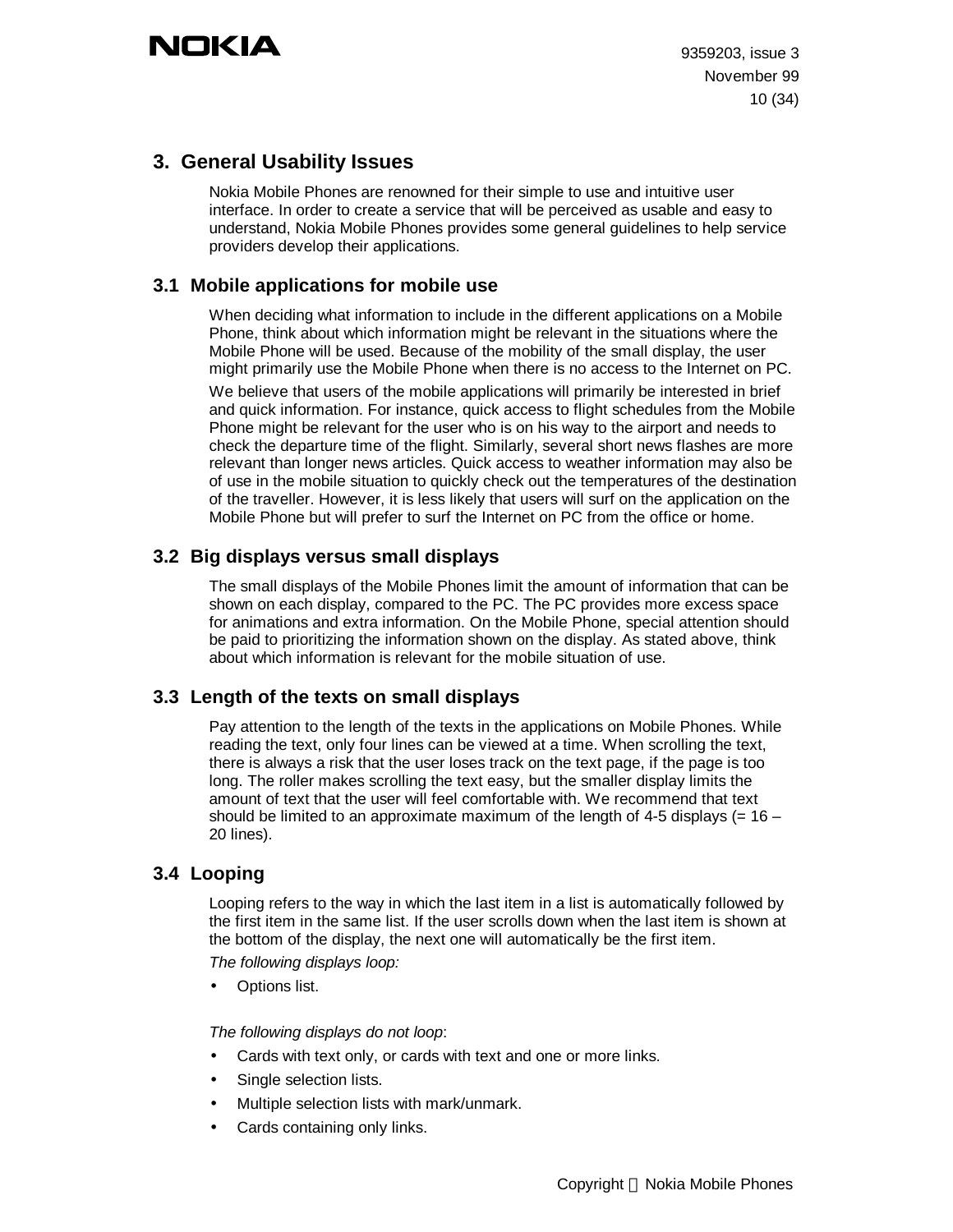## **3.5 Use of graphics**

The Nokia 7110 will display graphics in service. Refer to section 4.8 Graphics.

## **3.6 Utilization of display space**

Avoid too much space between items, since it decreases the user's sense of easy navigation, and does not enhance the usage of an application. It is recommended that items are placed on a card, so that there will always be visible items when the user enters the card.

## **3.7 Navigation Principles**

- The left soft key is used to enter the menu structure and execute commands. The right soft key is used to exit the menu structure and cancel commands as well as navigating back in history.
- It is a general rule of navigation that users should always have an easy way to step back in the application. The user should always be able to cancel commands – i.e. be able to 'regret' the chosen commands. This is particularly relevant in situations where the user is merely curious to explore the application, and where s/he needs an easy escape route. Overall satisfaction with the application depends on the user's sense of ease when navigating. This is why an easy 'escape route' increases the user's sense of control of the navigation.
- Another important navigation principle is always to give the user more than one way of performing important actions. In other words, the user can either select an item on a page by highlighting a link and pressing the roller or the same action can be performed by highlighting the item *Select* in the Options list and then pressing the soft key *Select*.
- The hierarchy of an application determines the structure of the navigation within an application. The more layers added or perceived by the user, the more complex the navigation becomes. There is the risk that the user loses track of the starting point and experiences a loss of control. Most users like to have a 'safe haven' - a place that they are familiar with and that they recognize when navigating through cards. The further down in the hierarchy and away from the 'safe haven', the more the user will worry about how to get back to his 'safe haven'.

In the following example, a deep hierarchy has been avoided by letting the user scroll down on the 'Results' page instead of navigating via links.



Copyright © Nokia Mobile Phones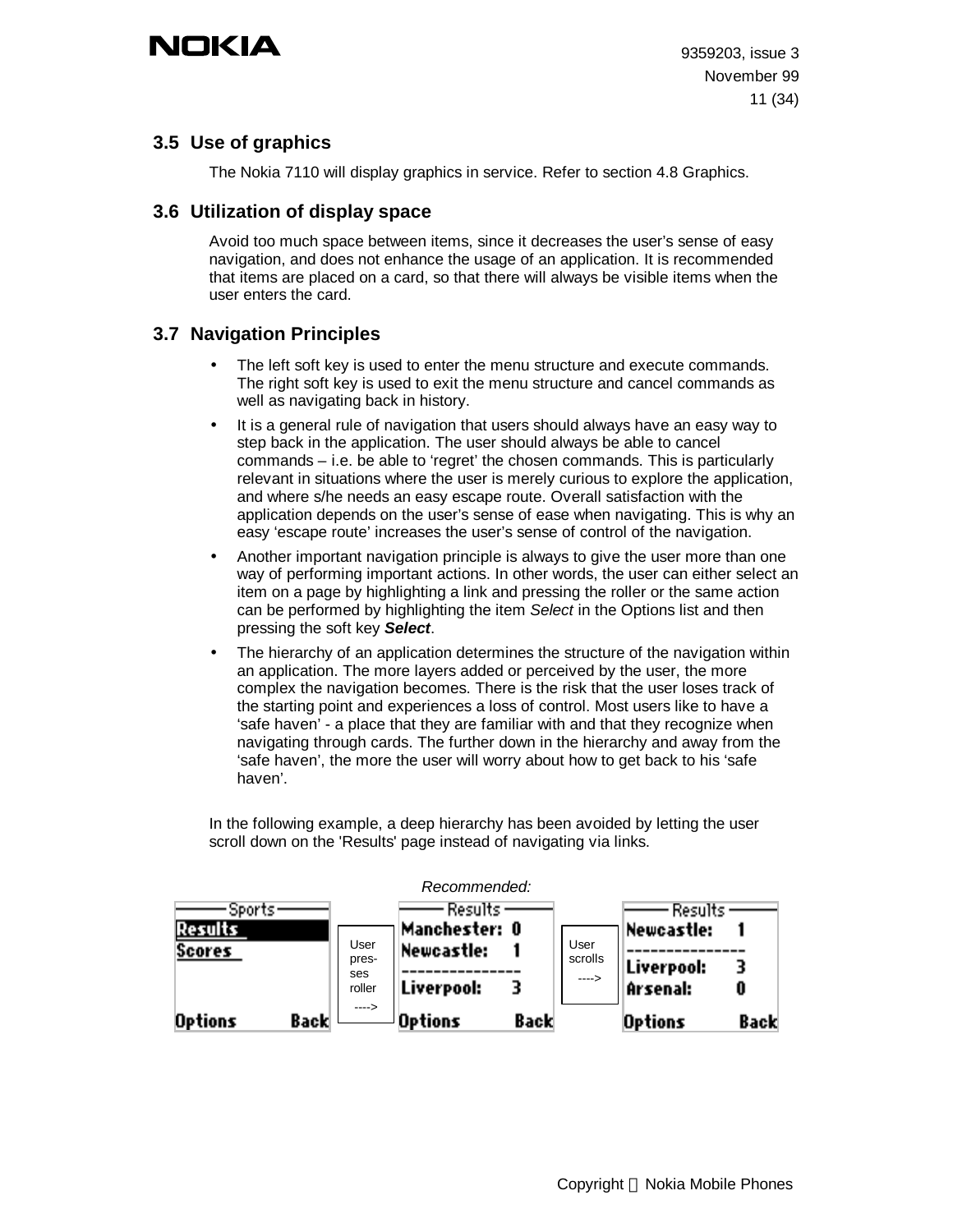

In the following example, the user might get lost because many extra layers are added to the hierarchy due to navigation between displays by selecting links.



### **3.8 Use of header texts (card titles)**

Header texts are titles that describes the content of the display and their use is recommended. They help the user to navigate in the application because they function as a reminder of where the user is in the application. The header text should be determined by the item previously selected by the user. For instance, the header text 'Bookmarks' tells the user that the display contains a list of bookmarks in the application and that the Options item previously selected was *Bookmarks*.

Proportional fonts are used in header texts, and if the header text is too long it is automatically truncated. Truncation is usually better than abbreviations, because the user might be confused by unfamiliar abbreviations that can be difficult to understand.

### **3.9 Use of links**

Because the link feature is well known from the Internet, users intuitively know that clicking a link gives access to more information. On the Nokia 7110 roller clicking performs the same task as clicking on a link on the Internet on the PC. Links are a powerful tool for linking different information items and preventing long pages of text. We recommend the use of links, keeping in mind that unnecessarily deep hierarchies should be avoided. Links are described in Section 5 of this document.

### **3.10 Consistent terminology**

It is important to keep terminology consistent. Inconsistent terminology often confuses the user unnecessarily, and makes navigation complex. Consistent terminology makes it possible to think in terms of displays, and to recognize each display when navigating through them.

In the following example the text *CNN Homepage* is consistent with the header text of the second display 'CNN Homepage'.



#### *Recommended:*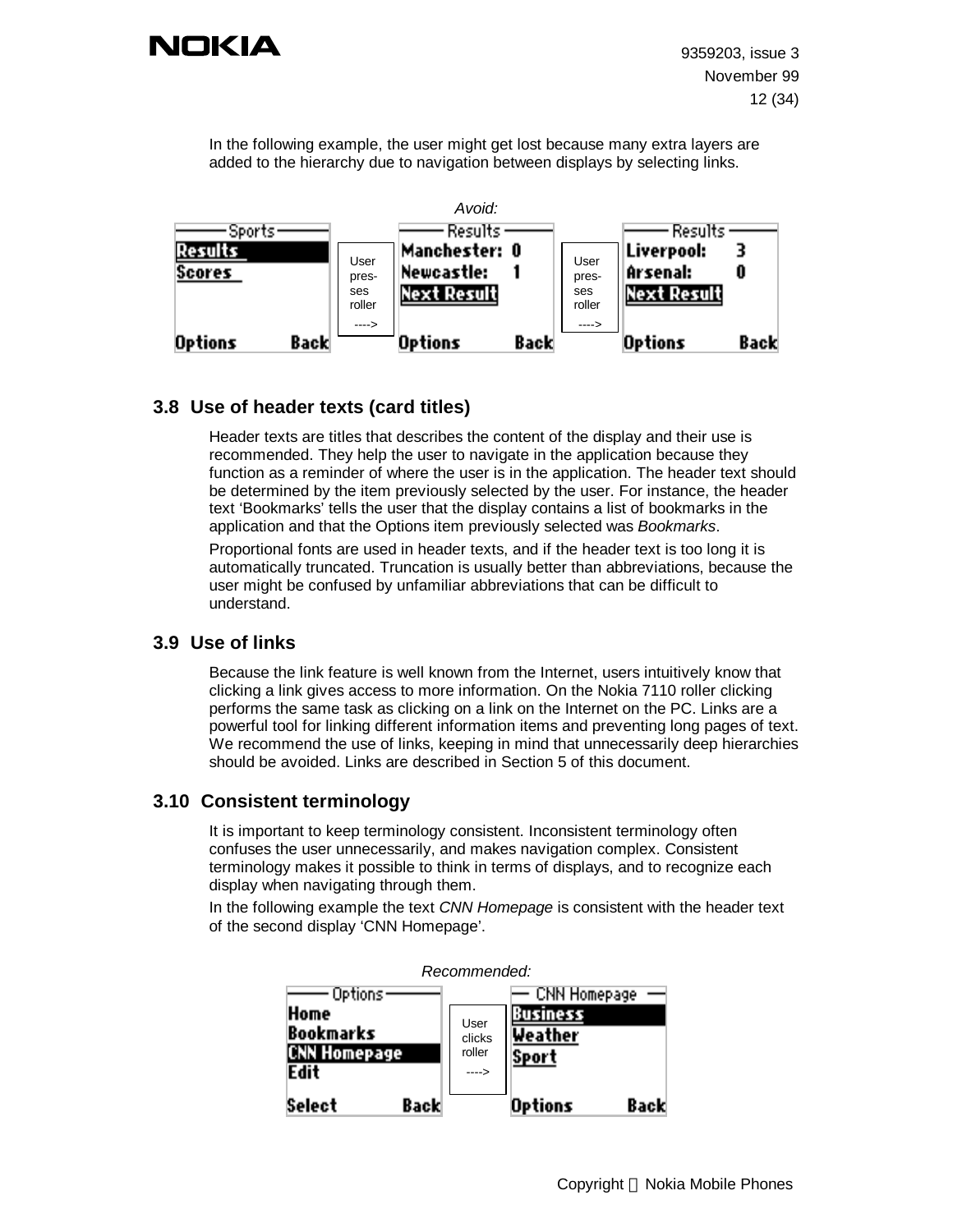

In the following example the text *Return Home* is inconsistent with the text 'CNN Homepage'



### **3.11 Abbreviations and long words**

The length of words might cause problems on small displays. Therefore, we recommend that special attention be paid to the choice of short words on the display. Try to avoid abbreviations if possible, because the meaning of unfamiliar abbreviations might be difficult for the user to understand.

In order to avoid splitting of words, the Mobile Phone will use word wrapping. Moreover, localization issues should be taken into consideration. Words, which are short in English, might be very long in some languages, for instance Finnish or

## **3.12 HELP texts**

Hungarian.

The content of the help texts should be considered carefully. Add Help texts only if the content of the text is relevant to the particular situation of use. The text should be relevant to the page which it is intended to explain.

It is recommended not to have any *Help* items in the Options list, because the content of this help would be too general for the application and would not help the user. For instance, one should avoid having Help texts explaining the way the roller is used, because it can be assumed that the user already knows this by the time he connects to the application. However, it might be good to explain something relevant to the particular page visible to the user in a *Help* item placed on the actual page as a link.

| Number :<br>Kurt Olsen:<br>+44 66 33 33 22<br><u>HELP</u> |      |
|-----------------------------------------------------------|------|
| Options                                                   | Back |

### **3.13 Perform usability test**

It is always good to perform a usability test of new applications. People who have not been involved in the design or development of the applications tend to notice potential usability problems often not obvious to those who know the design by heart. Usability tests should always be performed as early as possible in the development process. Any necessary changes resulting from the tests can then be implemented within the development timescale. Try to recruit users who are representative of the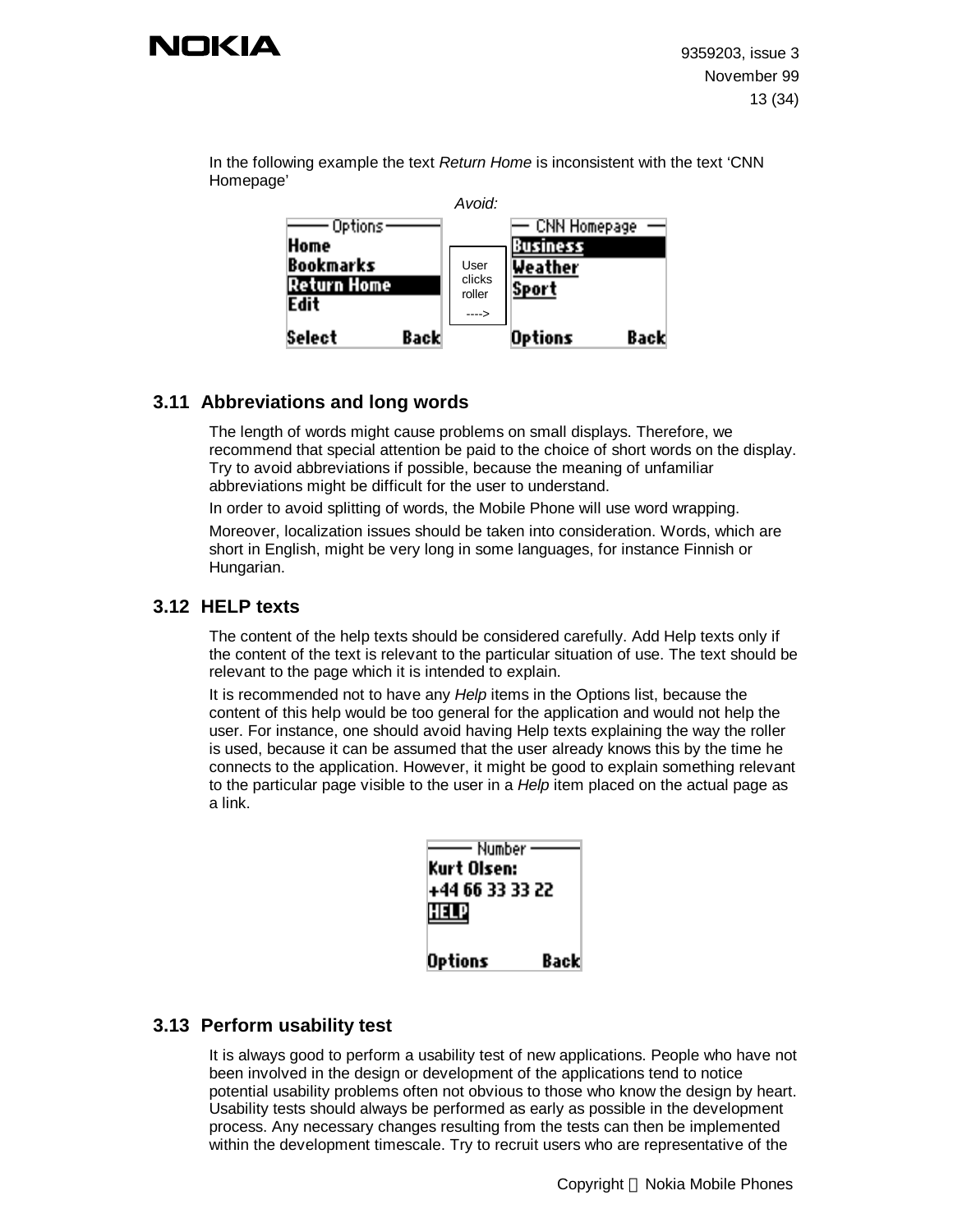

9359203, issue 3 November 99 14 (34)

end users of the application, and try to conduct the usability test on a smaller scale, if the timescale does not allow for extensive testing.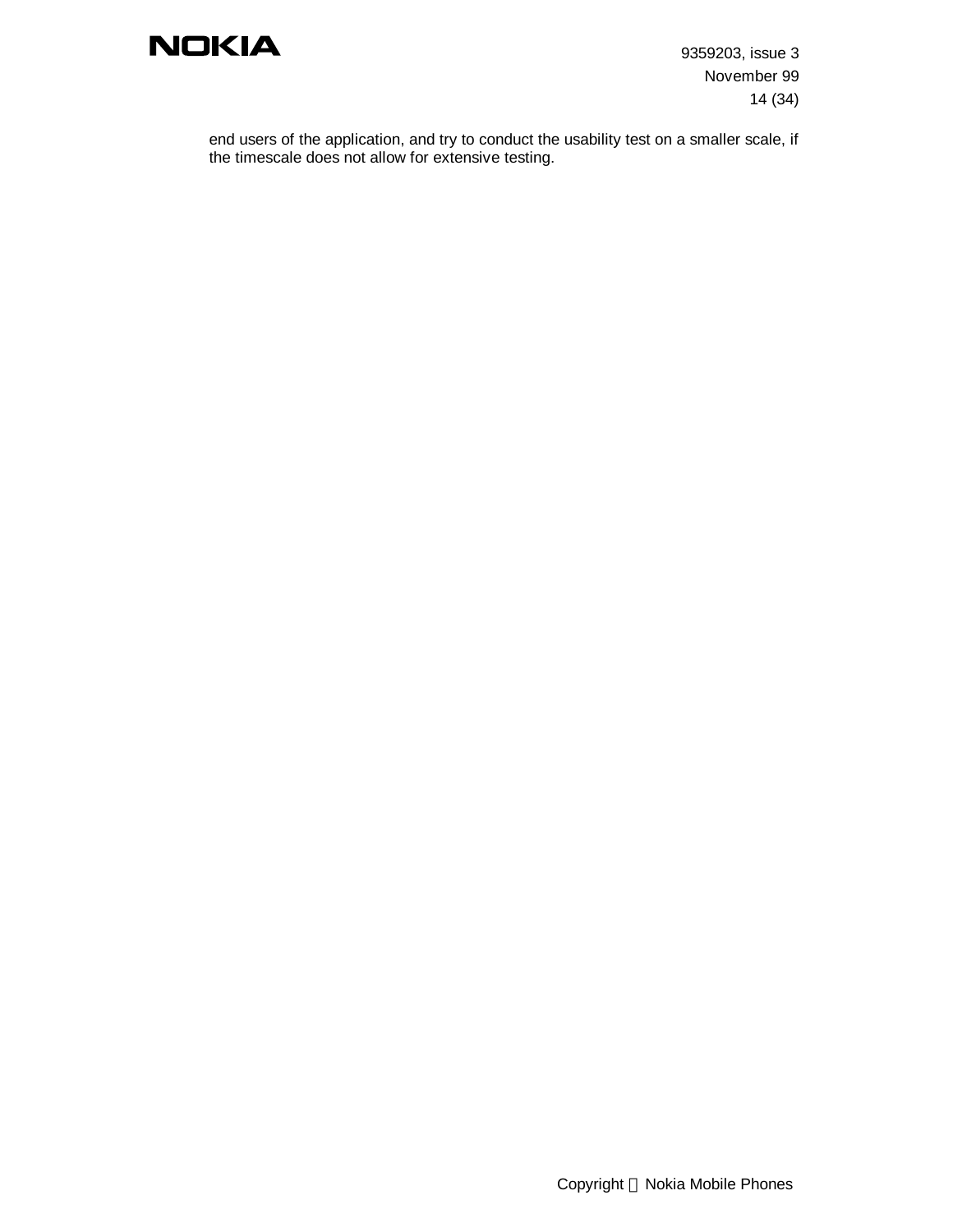## **4. Introduction to the User Interface of the Nokia 7110**

This section gives a short overview of the user interface of the Nokia 7110 phone. The Nokia 7110 phone is a Mobile Phone supporting many features, like Calendar, Advanced Messaging, Phone Book, etc.

The Services (Browser) part of the phone is designed to comply with the user interaction handling known from other applications in the phone.

This section provides a basic understanding of how the product behaves when using different kinds of Browser/WML elements.

Figure 3 shows the User Interface of the Nokia 7110.



Figure 3 – The User Interface of the Nokia 7110.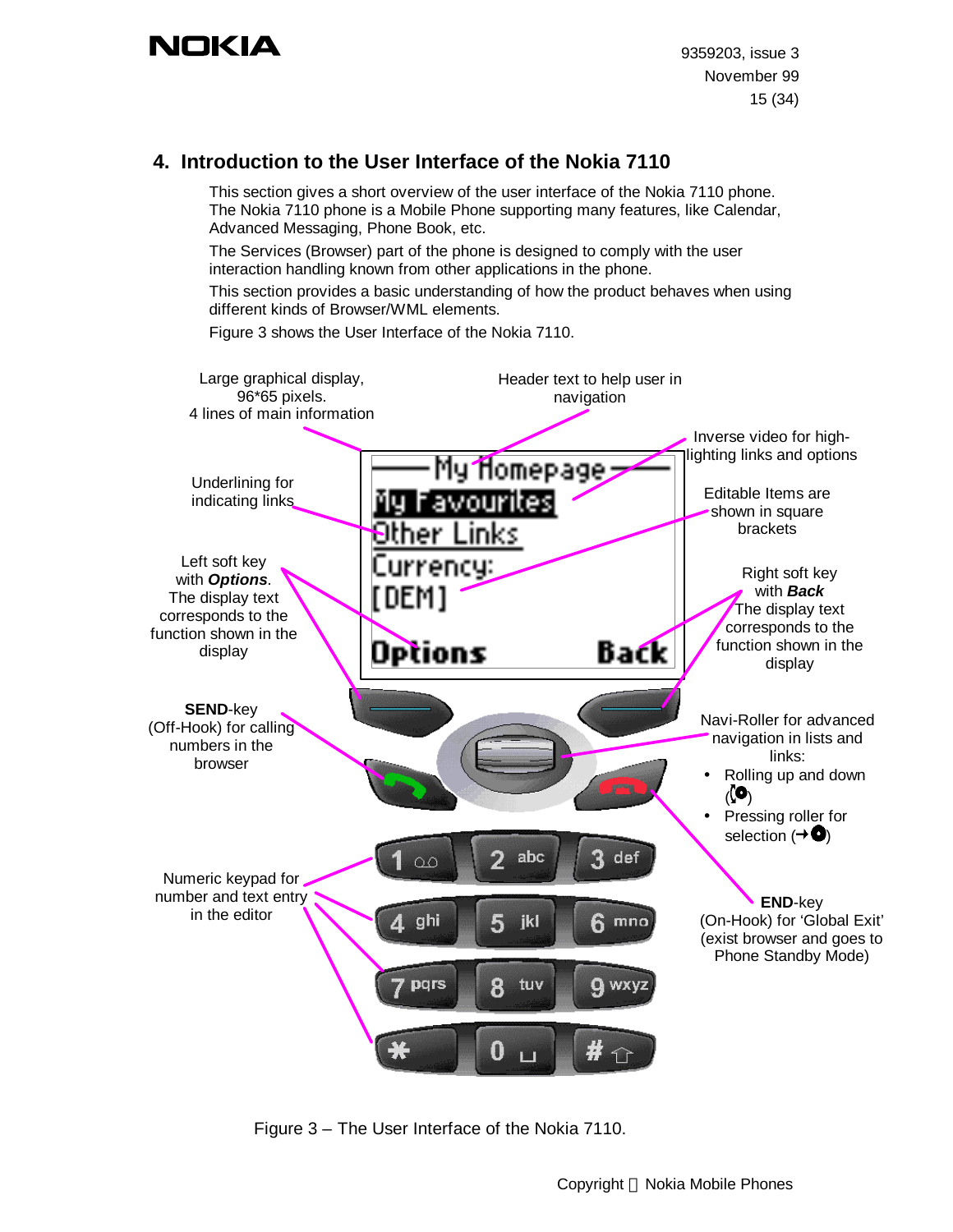## **4.1 Keypad - detailed description**

| Left soft key                                                                   | The left soft key is used for 'positive' actions, and will always be<br>Options when browsing. When entering values in input fields the left<br>soft key will be used for confirming the input.                                                                                                                                                                                                                                                                                                                                                                                                                                                                    |
|---------------------------------------------------------------------------------|--------------------------------------------------------------------------------------------------------------------------------------------------------------------------------------------------------------------------------------------------------------------------------------------------------------------------------------------------------------------------------------------------------------------------------------------------------------------------------------------------------------------------------------------------------------------------------------------------------------------------------------------------------------------|
| Right soft key                                                                  | The right soft key is used for 'negative' actions, and will be <b>Back</b> in<br>normal browsing.                                                                                                                                                                                                                                                                                                                                                                                                                                                                                                                                                                  |
| Rolling                                                                         | Rolling the roller will in general allow the user to scroll in the options or<br>text in the current display.                                                                                                                                                                                                                                                                                                                                                                                                                                                                                                                                                      |
| Pressing roller                                                                 | Pressing the roller will always work as 'selection'.                                                                                                                                                                                                                                                                                                                                                                                                                                                                                                                                                                                                               |
|                                                                                 | Used to terminate ongoing calls, and in the Browser it will Exit<br>everything, i.e. it will go to Phone Standby Mode if pressed once<br>(twice) when using SMS (Data) as bearer. Also called 'Global Exit<br>key'.                                                                                                                                                                                                                                                                                                                                                                                                                                                |
| <b>Close Slide</b>                                                              | Closing the slide works like pressing the END-key.                                                                                                                                                                                                                                                                                                                                                                                                                                                                                                                                                                                                                 |
| Numeric keys:<br>3 <sub>cat</sub><br>$A$ shi<br>$B$ av<br>pgrs<br><b>Q</b> wide | The numeric keys basically have no function when viewing cards and<br>in Options lists. The Numeric keys are used in the editor, as follows:<br>When a number input has been requested via the WML, the<br>numeric keys will insert the corresponding digit (and */#)<br>When a text string has been requested, the numeric keys will<br>work for multi-tapping characters (the *-key will work for<br>inserting special characters, the #-key for switching between<br>upper- and lower-case.)<br>The editor handling is further described in the editor section (section<br>4.6 Editors).<br>In the normal browser situation, the numeric keys have no function. |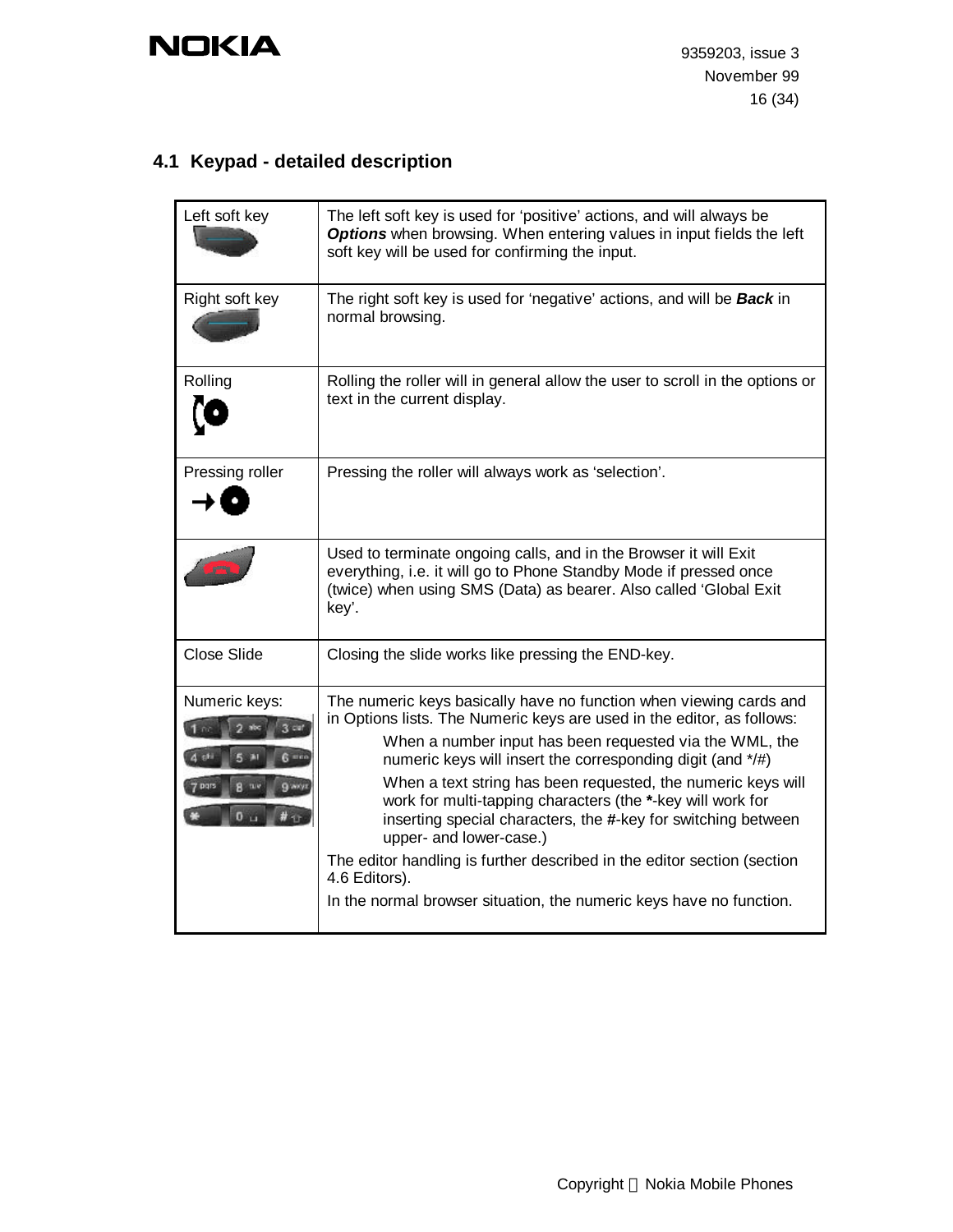## **4.2 Display - detailed description**

The Nokia 7110 display contains 65 rows of 96 pixels. The physical dimensions of the so-called 'active area' (where there are actually pixels available) are 34.3 mm \* 29.0 mm (W\*H). This gives up to 4 lines of main text, plus a header text and the area used for the two soft keys. The main text area can also be used for showing graphics. The graphics area is at maximum 44 pixels high and 96 pixels wide.

*Display with 4 lines of text: Display with an image:*



#### **4.2.1 Display Fonts**

All fonts used in the Nokia 7110 are proportional fonts. Proportional fonts give a dynamic and minimized width for each character, give improved readability of the display texts, and generally allow more characters to be displayed per line.

Two fonts are used in the Browser part of the phone:

- 8 pixel normal (used for header texts)
- 8 pixel bold (used for main text and soft-key texts).

Having proportional fonts means that it is difficult to tell how many characters there can be in each line. This depends on which characters are used, as shown in the following example:



This example shows that it is possible to fit many more lower-case 'i'-characters than upper-case 'W'-characters into one line of the display. This needs to be kept in mind when selecting texts to be used in different services.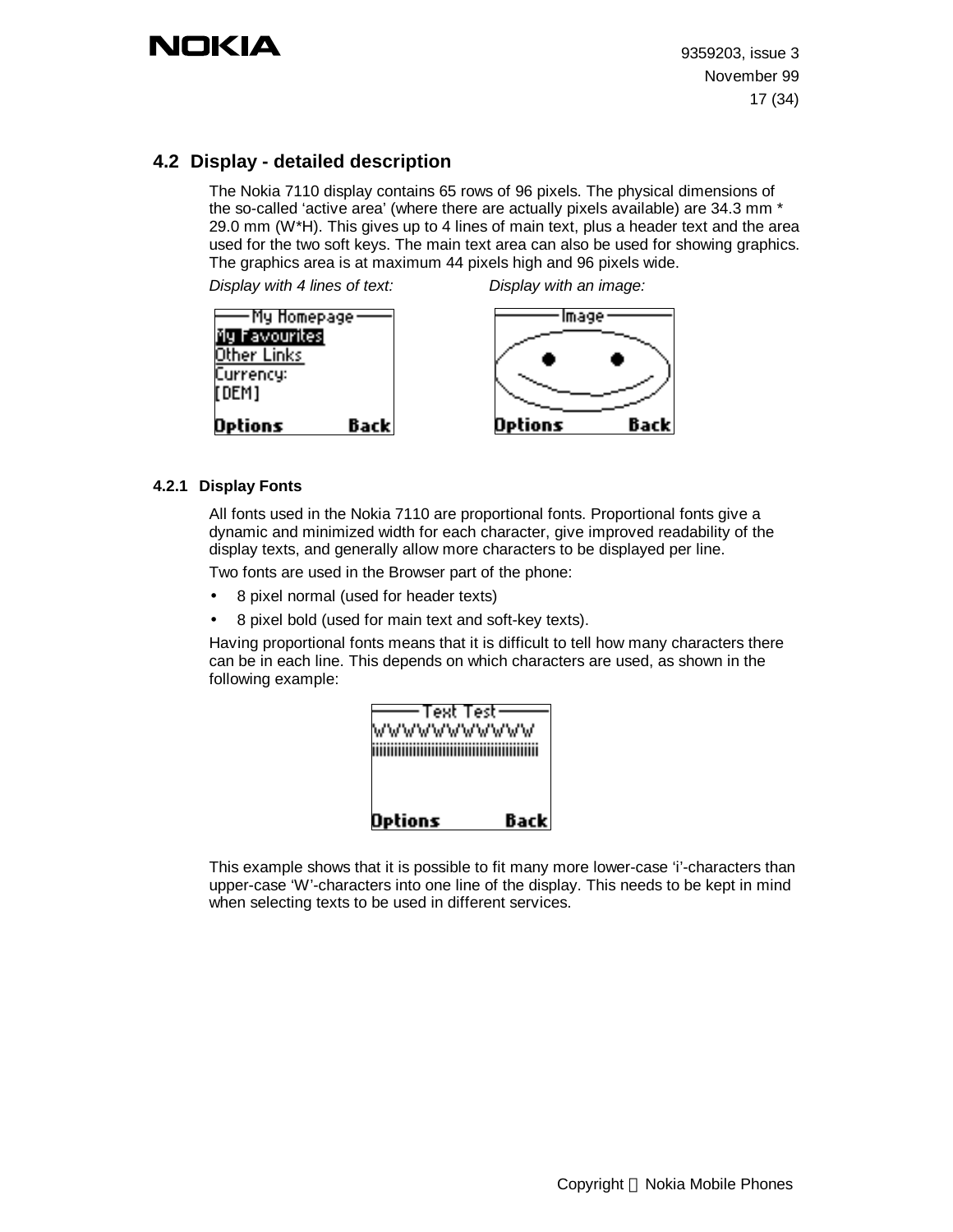

#### **4.2.2 Word Wrapping**

Word wrapping is also important when designing services. If the first two words of text do not both fit into the first line, the second word will automatically be moved to the second line (the phone does not support word hyphenation). This may result in the following:



Using the Toolkit is one method of checking how the text will be shown on the display.

#### **4.2.3 The Header Text in the Nokia 7110**

The Header text will contain the title attribute in the WML card. This header text can help the user in knowing where they are in the service, and ease navigation in the browser.

### **4.3 Basic Browser Display**

A typical browser display is shown below:

| -My Homepage<br>My Favourites<br>Other Links |      |
|----------------------------------------------|------|
| (Currency:<br>li dem j<br>Options            | Back |

**Note:** The right soft key will in this situation 'Back-step' to the previously selected card. Pressing the right soft key will 'send' a prev event, which can be mapped, to a prev task (which will go backwards in the history).

The different elements of the Browser Display and the detailed handling are described further below.

#### **4.3.1 Scrolling selectable elements**

Whenever there are selectable elements in the display, the roller  $(\bigodot)$  will allow the user to scroll between the selectable items.

Scrolling down in the above example will give:

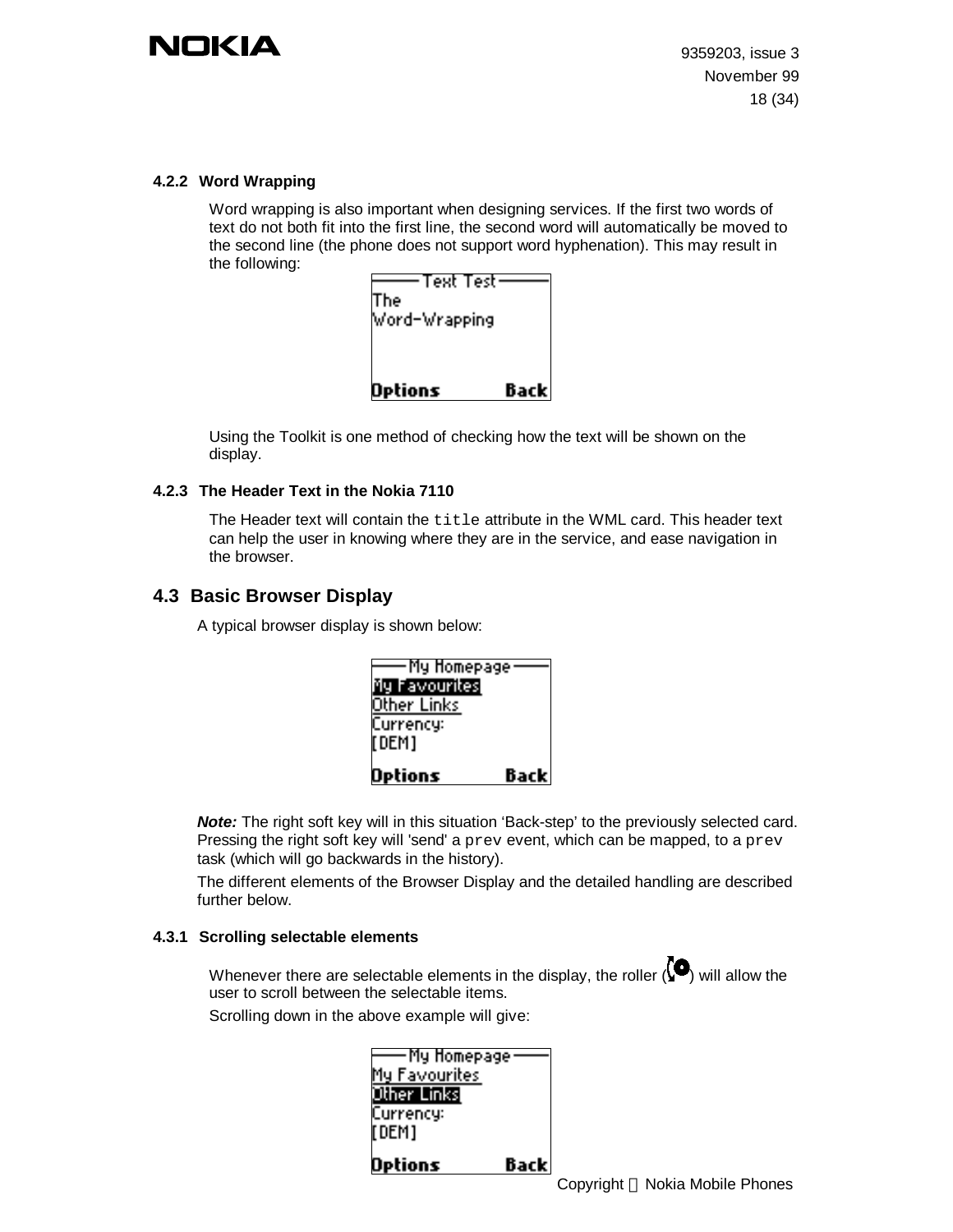

And scrolling down again gives:

| -My Homepage<br>My Favourites<br>Other Links<br>(Currency:<br>[ 030] |      |
|----------------------------------------------------------------------|------|
| Options                                                              | Back |

There is no wrapping when the user has scrolled to the end of the Card.

Selecting a highlighted element is done by pressing the roller,  $\rightarrow \bullet$ .

*Note***:** Links will always be displayed on a separate line in the browser. This should be considered when designing displays that look good.

#### **4.3.2 Scrolling plain text**

If the user scrolls through plain text in the Browser display, the text is scrolled line by line. Example:

| -A Text Page      |      |
|-------------------|------|
| Here is a page    |      |
| containing only   |      |
| þlain text.       |      |
| Text-pages may be |      |
|                   |      |
| <b>Options</b>    | Back |

Scrolling down  $\langle \bullet \rangle$  gives one extra line of the text:

| -A Text Page      |       |
|-------------------|-------|
| containing only   |       |
| plain text.       |       |
| Text-pages may be |       |
| very long.        |       |
|                   |       |
| Options           | Backl |

Please note, that the word-wrapping rules (see 4.2.1 Display Fonts) also apply to plain text.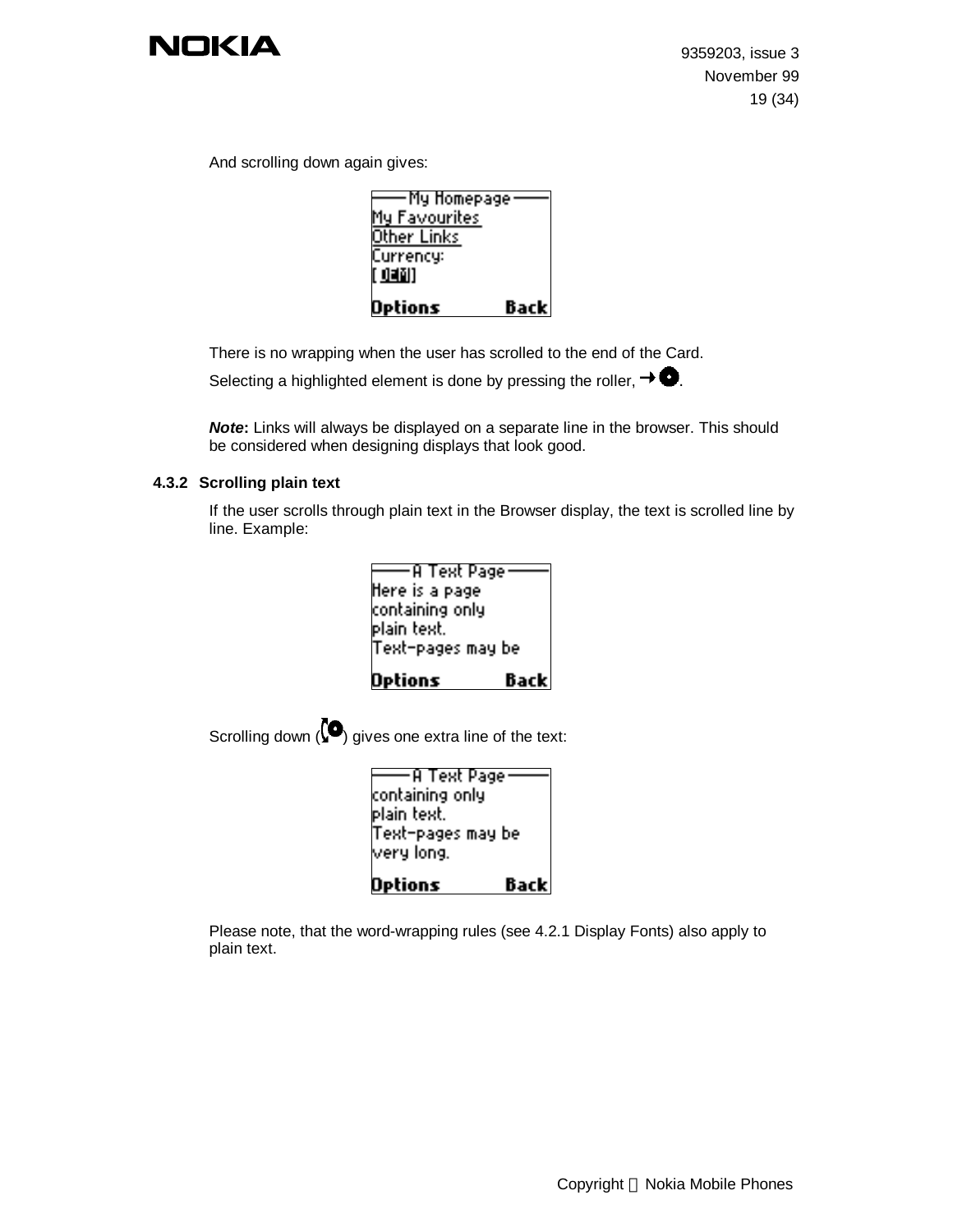### **4.4 Options on the left soft key**

The left soft key will, in all normal browsing situations, contain *Options*. The options list is a mixed list, containing both context-sensitive options (like all the Doelements), and also 'fixed' browser options (Bookmark handling, etc). The contents and ordering of the options are:

- *Home* (short-cut to the Home page)
- *Bookmarks* (see the section 4.9 Bookmark handling).
- *Select* or *Edit* (works as go -element for links and Select for selection lists or links), works as 'Edit' for input -element.
- do Element number 1 (provided by the WML Card if available)
- do Element number 2 (provided by the WML Card if available)
- do Element number X (provided by the WML Card if available)
- *Use Number* (will allow the user to call (or edit) any of the numbers in the current Card). Only available if there are numbers in the Card. See also section 4.10 Use Number handling).
- *Empty Cache* (Removes all cached WML Decks in the phone).
- *Exit* (Exits the browser, ending up in the main menu with the Browser item highlighted. With confirmation)

### **4.5 Selection Lists**

If the user selects an entry in a Card that refers to a selection list, they will be allowed to select an item from the list of items.

Let us assume that the user has scrolled down to the [DEM] option:

| -My Homepage  |       |
|---------------|-------|
| My Favourites |       |
| Other Links   |       |
| Currency:     |       |
| r ozni        |       |
|               |       |
| Options       | Backl |

Selecting this item can be done either by pressing the roller ( $\rightarrow \bullet$ ), or by selecting the *Select* item from the *Options* on the left soft key. In both situations, the result would be:

| Select Currency |      |
|-----------------|------|
| <u> 110 </u>    |      |
| UKP             |      |
| DKR             |      |
| USD             |      |
| Select          | Back |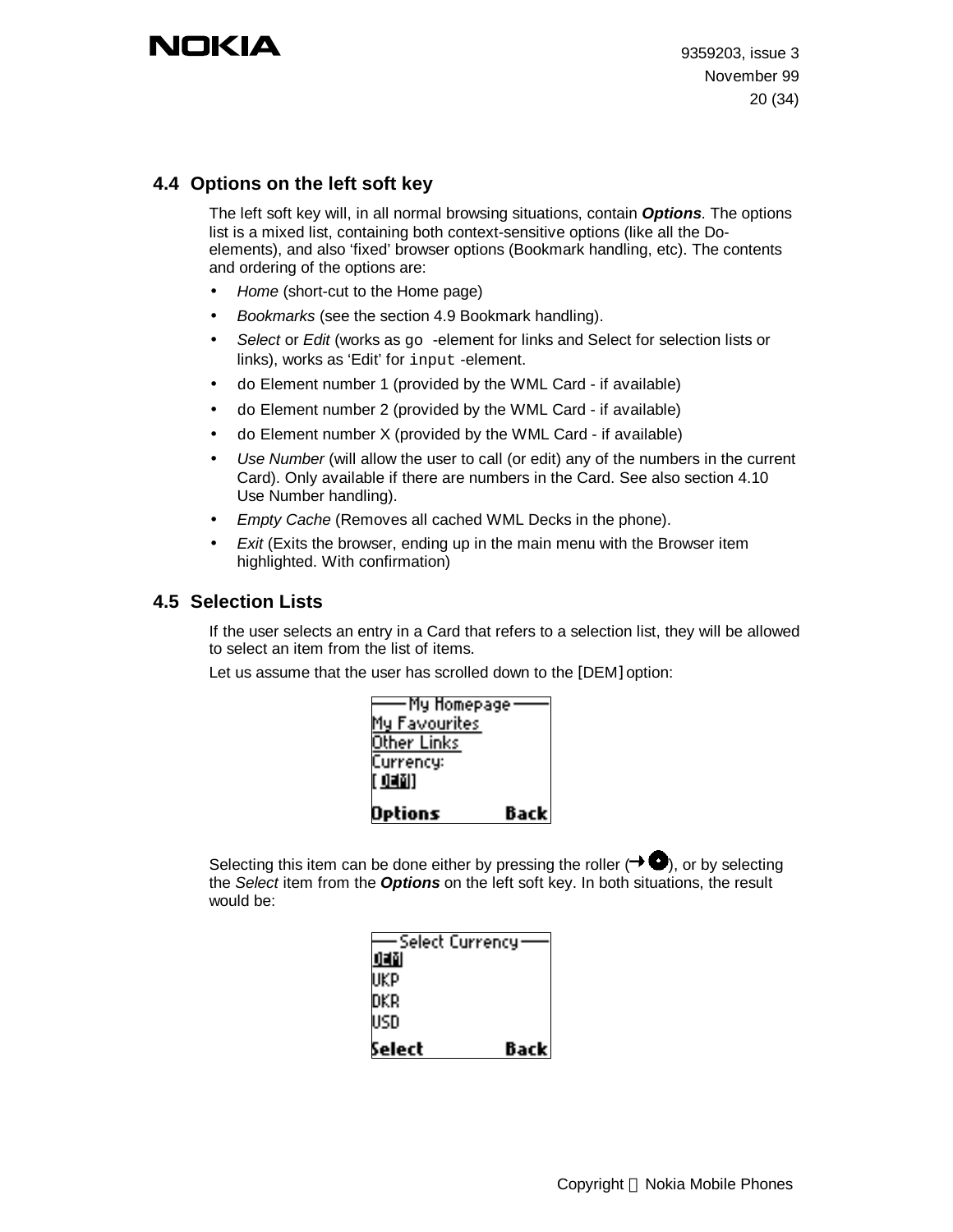

9359203, issue 3 November 99 21 (34)

The user can scroll in this list using the roller  $\langle \bullet \rangle$ ; scrolling down will give:

| -Select Currency |      |
|------------------|------|
| DEM              |      |
| <u>UXP</u>       |      |
| DKR              |      |
| USD              |      |
| Select           | Back |

The user can select an item either by pressing the roller  $( \rightarrow \bullet)$  or the **Select** soft key. When an item is selected from this list (in this example the 'UKP'), the Browser display is re-entered and will show the new selection:

| -My Homepage  |       |
|---------------|-------|
| My Favourites |       |
| Other Links   |       |
| Currency:     |       |
| [[UXP]        |       |
|               |       |
| Options       | Backl |

The Nokia 7110 also supports multi-selection lists, which are invoked using the option element with the multiple attributes, set to true WML command. This is shown below:



When the user selects two brackets, they will get a list of items to select from:

| Products:   |       |
|-------------|-------|
| I⊟ 8810     |       |
| □7110       |       |
| $\Box 6110$ |       |
|             |       |
| Mark        | Donel |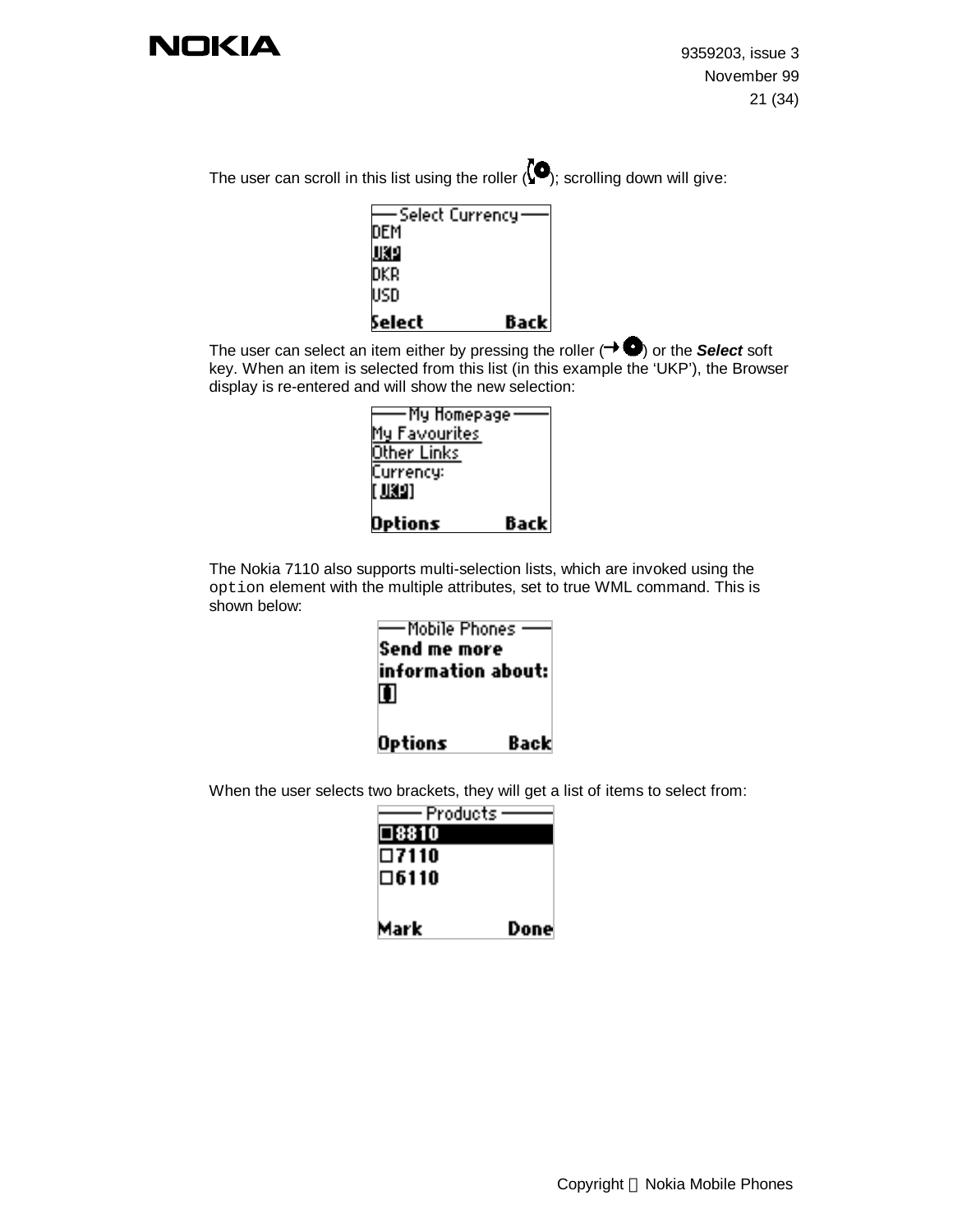

9359203, issue 3 November 99 22 (34)

The user can select and deselect items from this list either by pressing the roller (**→ ●**), or by pressing the **Mark/Unmark** soft key:

| - Products i |      |
|--------------|------|
| ⊠8810        |      |
| $\Box$ 7110  |      |
| ⊗6110        |      |
|              |      |
|              |      |
| Unmark       | Done |

The user can mark none, one, or several of the items in this list.

When finalized, the user presses the right soft key, *Done*, and the previous Browser display returns with the new selections:

| —Mobile Phones -<br>Send me more<br>information about:<br>[8810, 6110] |      |
|------------------------------------------------------------------------|------|
| <b>Options</b>                                                         | Back |

### **4.6 Editors**

The Nokia 7110 has three editors, one used for typing phone numbers, one for typing text (and numbers), and one for typing a Password (number entry, but where the typing is displayed to the user using asterisks).

The editors can be used in a specific application to define a variable. Let us assume the following situation:

| My Homepage -  |      |
|----------------|------|
| Currency:      |      |
| [[DEM]         |      |
| <b>Amount:</b> |      |
| IT HOOOO T     |      |
|                |      |
| Options        | Back |

The user can now select the *Amount* item either by simply pressing the roller ( $\rightarrow \bullet$ ) or via the *Select* item from the *Options* on the left soft key. Selecting such an item will bring up either the Number Editor or the Text Editor (in the example above, probably the Number Editor should be used).

Which editor is invoked depends on the format attribute of the input element

The three editors are described further below.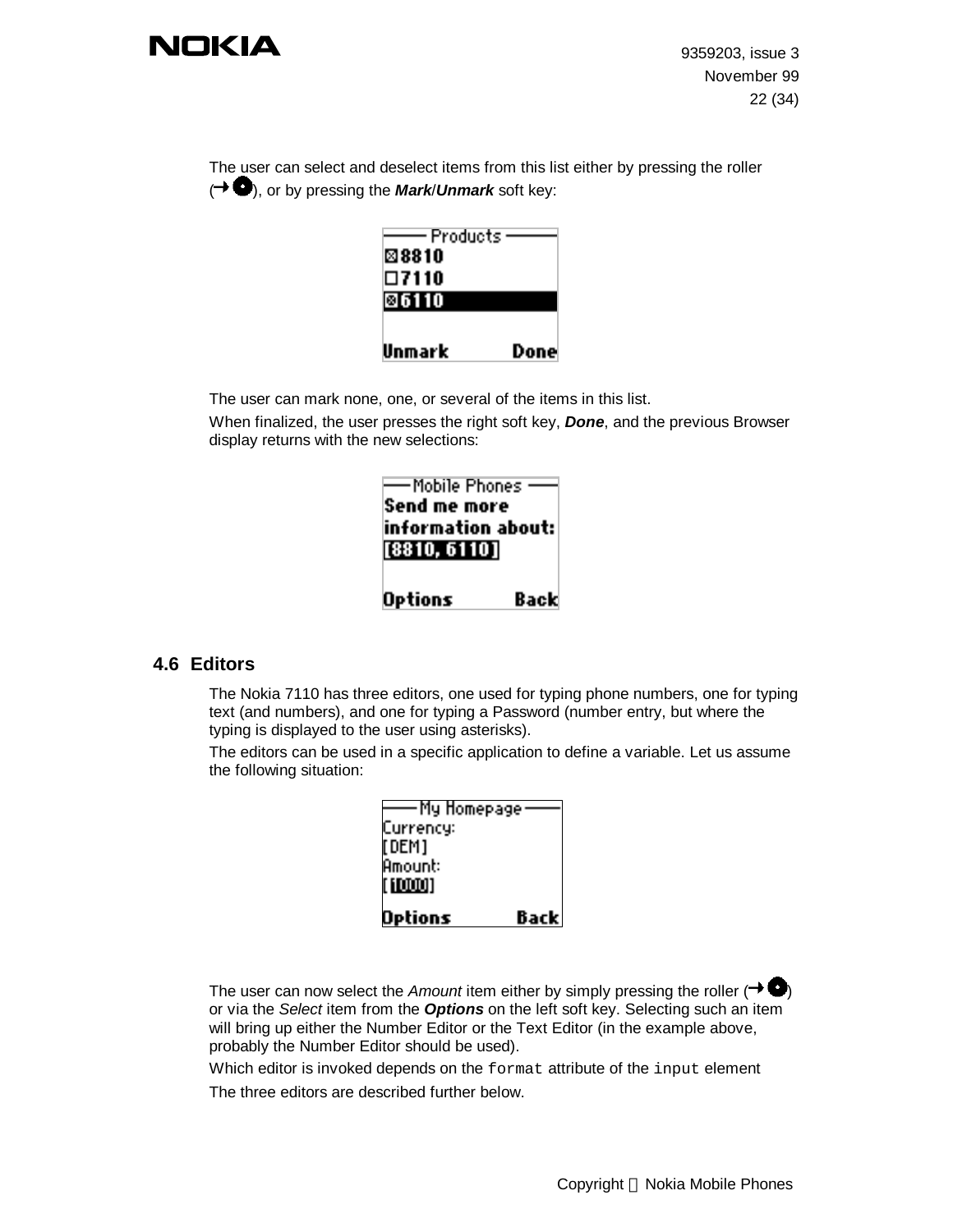

#### **4.6.1 The Number Editor**

The Number Editor is a simple number typing editor, which looks like this:

| $\sqrt[3]{123}$ |       |
|-----------------|-------|
| Number:         |       |
|                 |       |
|                 |       |
|                 |       |
| V               | Backl |

The user can type any number, **\*** or **#**, here and also the '+' sign can be entered (pressing the **\***-key twice).

The number editor also supports a title (Label) which should be defined in the WML. The Title can be one line long; if the title is longer it is truncated.

Note also that the Right soft key is *Clear* when the user has typed one or more digits (allowing clearing of the last entered digit):

| ≌⊺23    |       |
|---------|-------|
| Number: |       |
|         |       |
|         | 5     |
|         |       |
| nк      | Clear |

#### **4.6.2 The Text Editor**

The Text Editor in the Nokia 7110 allows a user-friendly way to enter and edit text. The editor supports Uni-code format and will default to allow typing text in the language selected in the phone's menu system.

The initial Text Editor looks like this:

| ΠK            | Back |  |
|---------------|------|--|
|               | r    |  |
|               | с    |  |
| Label:        | Þ    |  |
| $^\infty$ abc | E.   |  |

In the Text Editor, the right soft key first allows back stepping, but when the user starts typing it allows the user to clear the last entered character.

The text editor also has a dynamic input window, like the Number Editor.

The left soft key in the Text Editor is *OK*. Text entry is done in either of these ways:

- The user can use the roller  $\overline{(} \bullet )$  to highlight a character to insert from the list on the right side of the display. Pressing the roller  $( \rightarrow \bullet )$  will insert the selected character.
- The user can press the digit keys to enter characters; to select the required character the user may have to multi-tap the key. For example, to select the E

character, the user must press the  $k^{\frac{3}{3} \text{ def}}$  key twice in quick succession.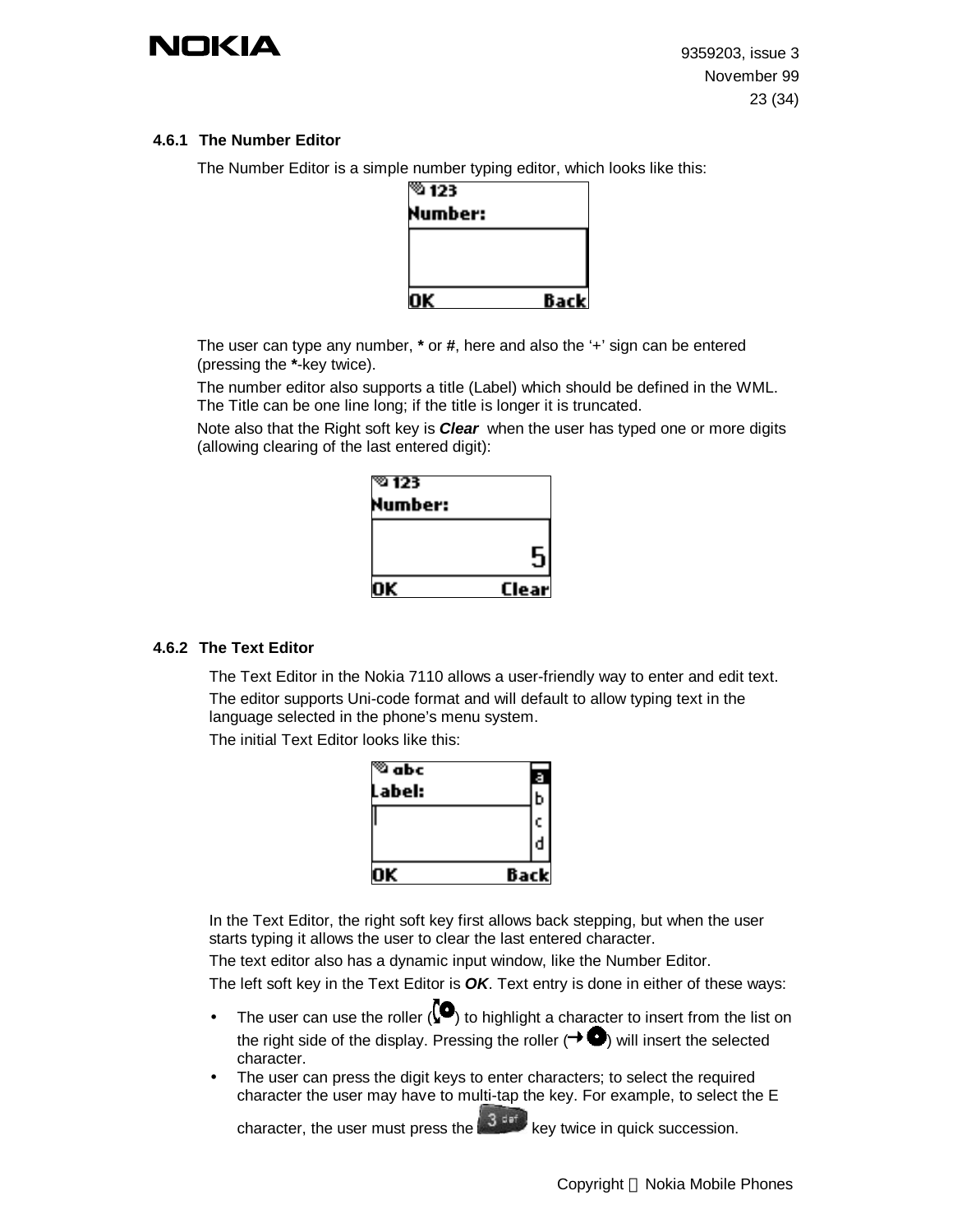When the user is finished typing/editing a text, they choose the *OK* option (left soft key).

#### **4.6.3 The Password editor**

The Nokia 7110 also supports password entry; this is invoked when the password attribute is used for the input field.

This brings up a password entry editor where the user can type a password. In this editor, the typed number will be shown as asterisks (\*) to the user.

### **4.7 Tables**

The Nokia 7110 displays Tables as one long row of cell information, e.g. the 2x2 table



Is shown like

Due to the restricted capacity of a small display, we don't recommend using tables.

### **4.8 Graphics**

The Nokia 7110 supports Wireless Bitmap graphics. The maximum size of the graphics area is 96x44 pixels.

Images can be used e.g. for showing a corporate logo when entering the service.

Images fitting in the graphics area are centred. Images that are larger than the display are left-aligned and truncated from the right-hand part. Images which are taller than the display are top-aligned, and the bottom part of the display is truncated.

If the image is maximum one line (11 pixels) tall, three lines of text can be displayed on the same display above and/or below the image. Similarly, with an image of maximum 22 pixels there can be two lines of text (see the example below), and one line of text with an image of maximum 33 pixels.

There cannot be text next to an image; the image will always start its own line as shown in the following example:

| Image                |      |
|----------------------|------|
| IA small image       |      |
|                      |      |
| and some text below. |      |
| Options              | Back |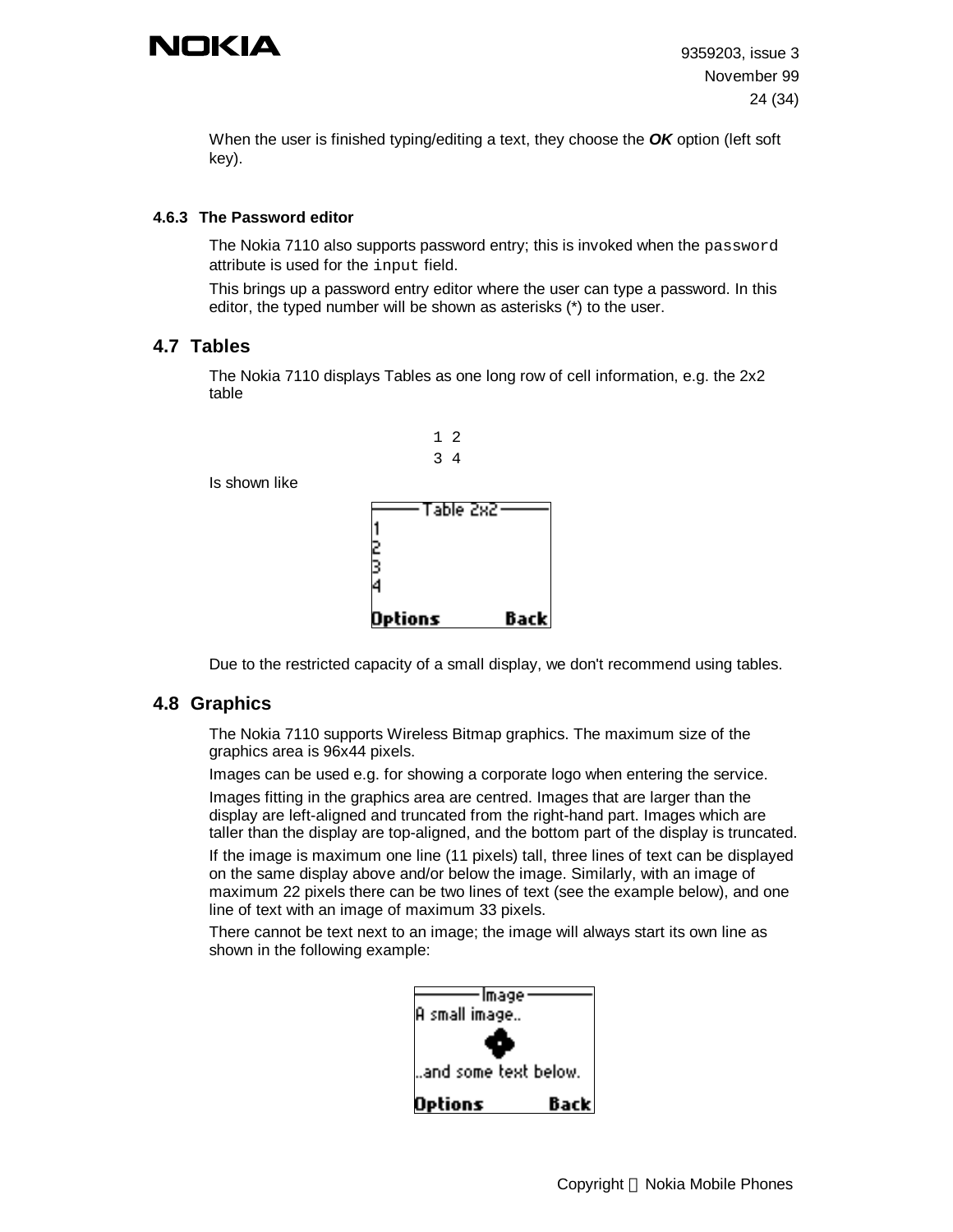The user can scroll an image line-by-line, but when the image is scrolled to the top of the display, the entire image will disappear with the next scroll:



7110 doesn't support bitmaps used as links. If an image is defined as a hotlink, the text defined in the ALT attribute will be used as the link text, i.e. the ALT attribute will be shown instead of the bitmap. We don't recommend defining images as hotlinks. If a requested image does not exist, a small default picture will be shown. We



recommend using the image ALT attribute value.

## **4.9 Bookmark handling**

The Bookmark handling of the Nokia 7110 is entered using the *Bookmarks* item contained under the options on the left soft key, *Options*.

When entering the *Bookmark*s option, the user will get access to the currently defined bookmarks. This could look like:

| Bookmarks                            |      |
|--------------------------------------|------|
| <b>CNN News page</b><br>Finnair page |      |
| ISAS Information                     |      |
| PFA News                             |      |
| Options                              | Back |

The user can scroll the Bookmarks using the roller  $\langle \bullet \rangle$  and select a Bookmark by pressing the roller ( $\rightarrow$   $\bullet$ ).

The Options on the left soft key in the Bookmarks list will contain:

- *Save as bookmark.* Allows the user to add the current Card to the bookmarks list.
- *Add Bookmark*. Type in and add a bookmark to the bookmarks list.

When there is at least one bookmark in the bookmarks list, the following will also be shown: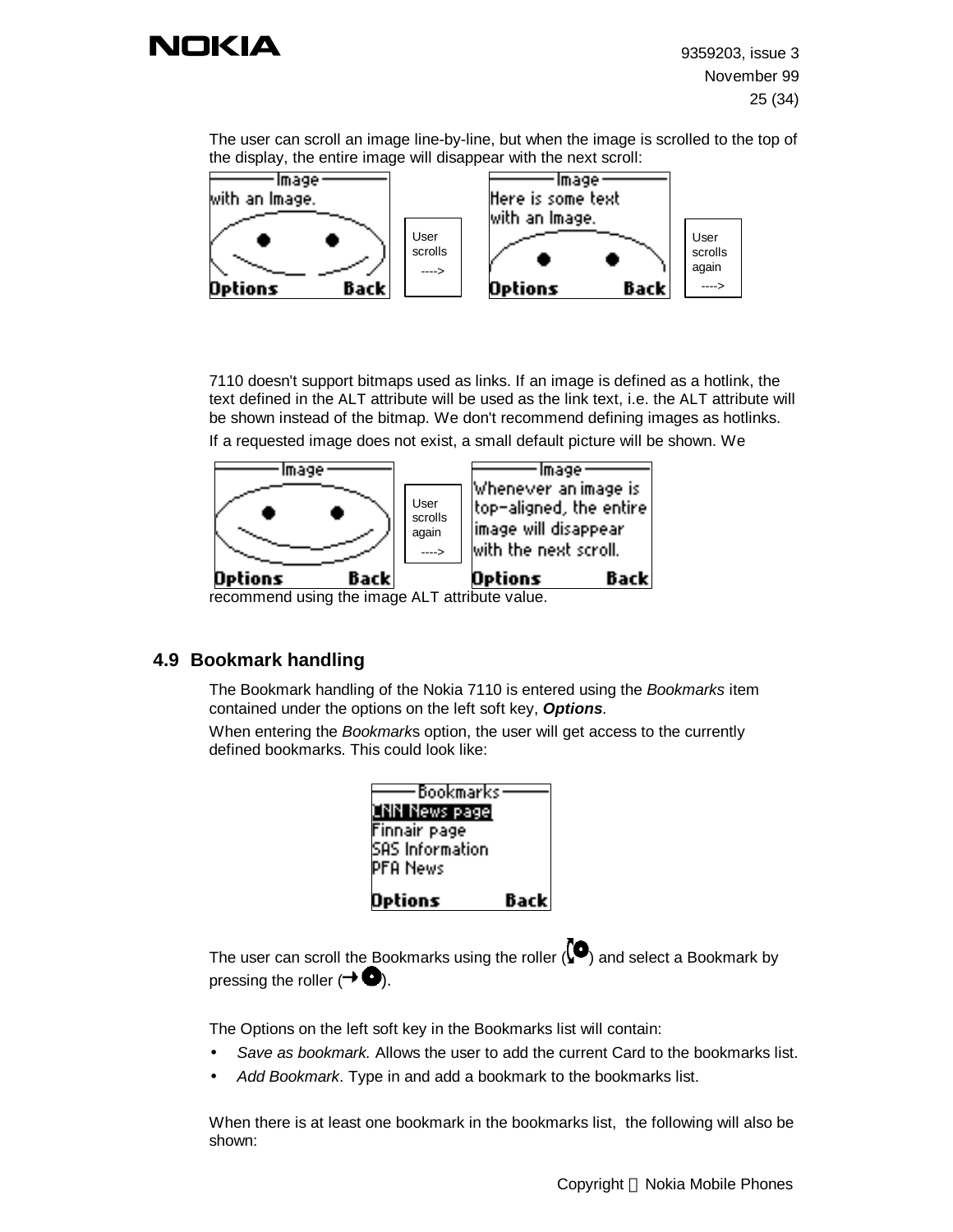9359203, issue 3 November 99 26 (34)

- *Go to*. An alternative way of selecting the highlighted bookmark.
- *Edit*. Allows the user to edit the highlighted bookmark, changing url and title.
- *Erase*. Allows the user to erase the highlighted bookmark.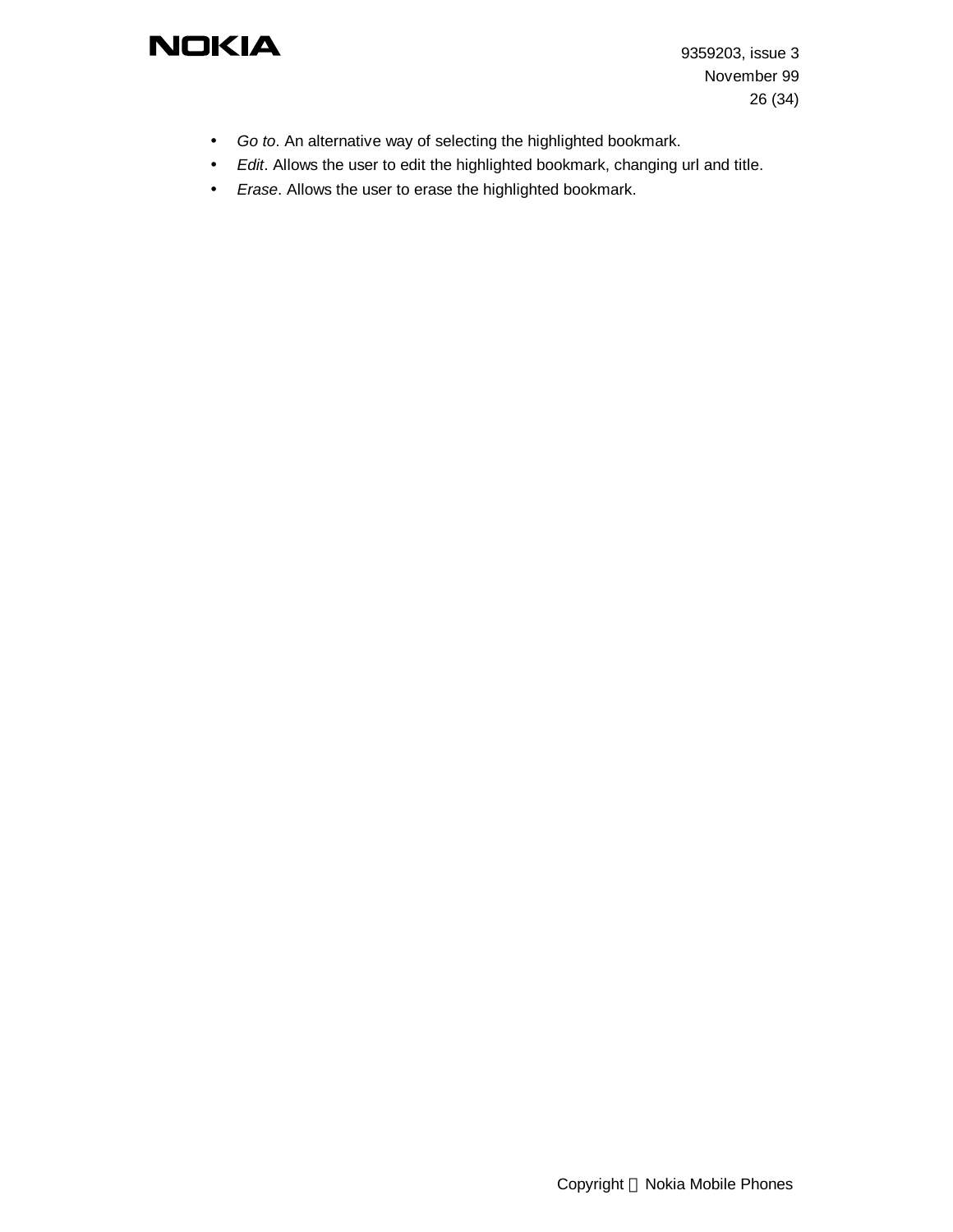## **4.10 Use Number handling**

The *Use Number* option is available via the *Options* soft key in the normal Browser display (when viewing a specific card).

A note "No numbers found" is displayed if the item is used and no numbers exist on the active card.

This could be a card like this:

| ·Number page<br> Call: +4512345677<br>lOr: +3581234567<br>lAlternative: |
|-------------------------------------------------------------------------|
| l+4455667788                                                            |
| Back<br>Options                                                         |

The *Use Number* option will allow the user to select any of the numbers in the card. This could look like:

| Numbers     |       |
|-------------|-------|
| +4512345677 |       |
| +3581234567 |       |
| +4455667788 |       |
|             |       |
| Select      | Backl |

The user can scroll the list using the roller  $\langle \bullet \rangle$ , and select a number by pressing the roller  $(\rightarrow \bullet)$  or the **Select** soft key.

Selecting a number will exit the browser and paste the number into the normal phone Standby Mode. From the Phone Standby Mode, the user can call the number, save it and even send a short message directly to it.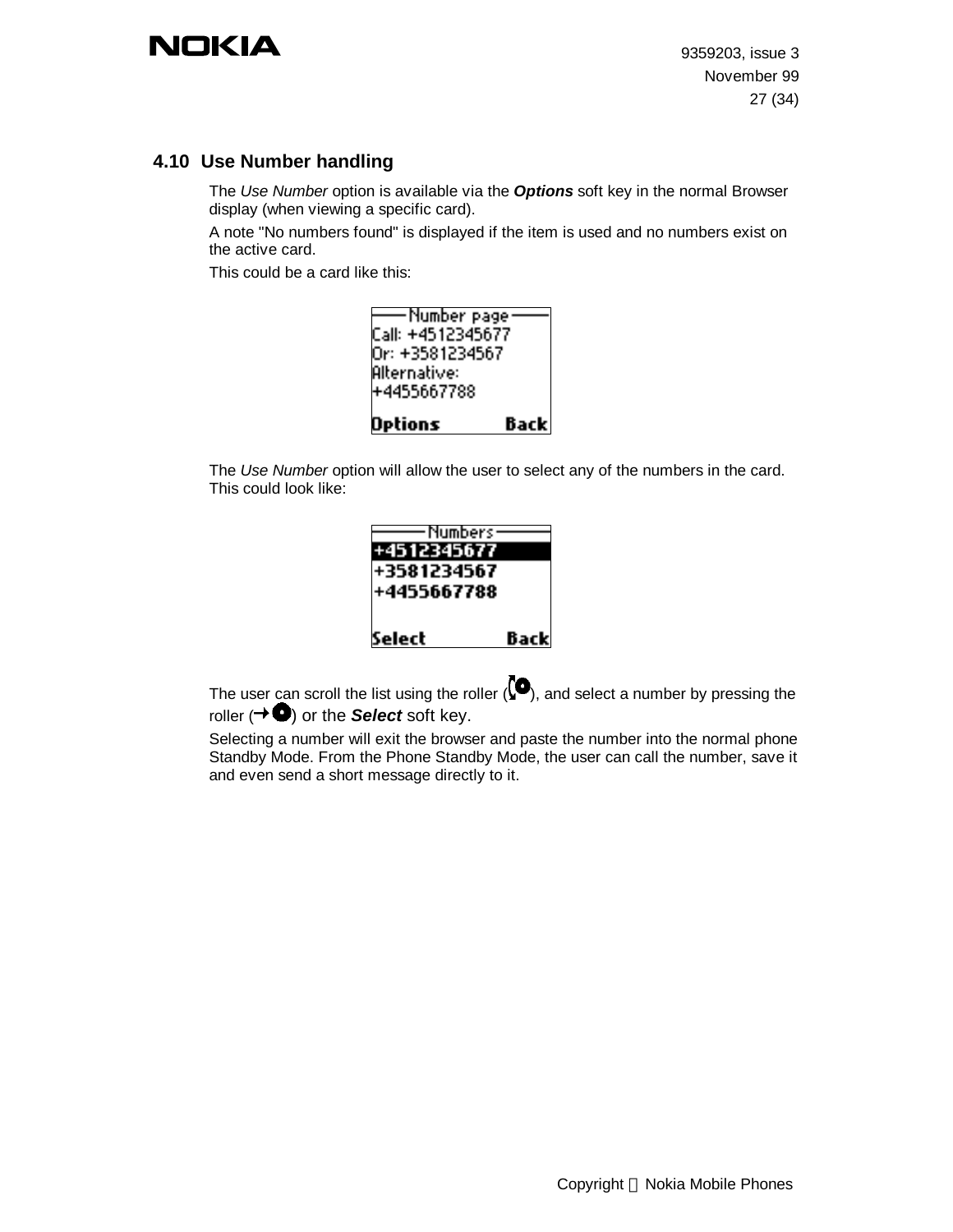## **5. Nokia 7110 user interface elements of WML**

## **5.1 Hyperlink**

Use the <anchor> element to create a hyperlink, similar to a HTML link. A hyperlink is a mechanism that lets the user navigate to a new location. It provides easy navigation through an application.

The  $\langle$ a > element is a short form of the  $\langle$ anchor > element, and is bound to a go task without variables. WML specifications recommend the use of the <a> element instead of  $\alpha$  anchor> where possible, to allow more efficient tokenisation.

Here the word "Products" or "Nokia Group" is a link to another card in the deck (the "products" or "group" card). The user activates the link by pressing the roller key  $(1 + \bullet)$ .

The second card ("products") also has links ("Mobile Phones", "Wireless Data, and "Nokiahome"). "Nokiahome" links back to the first card.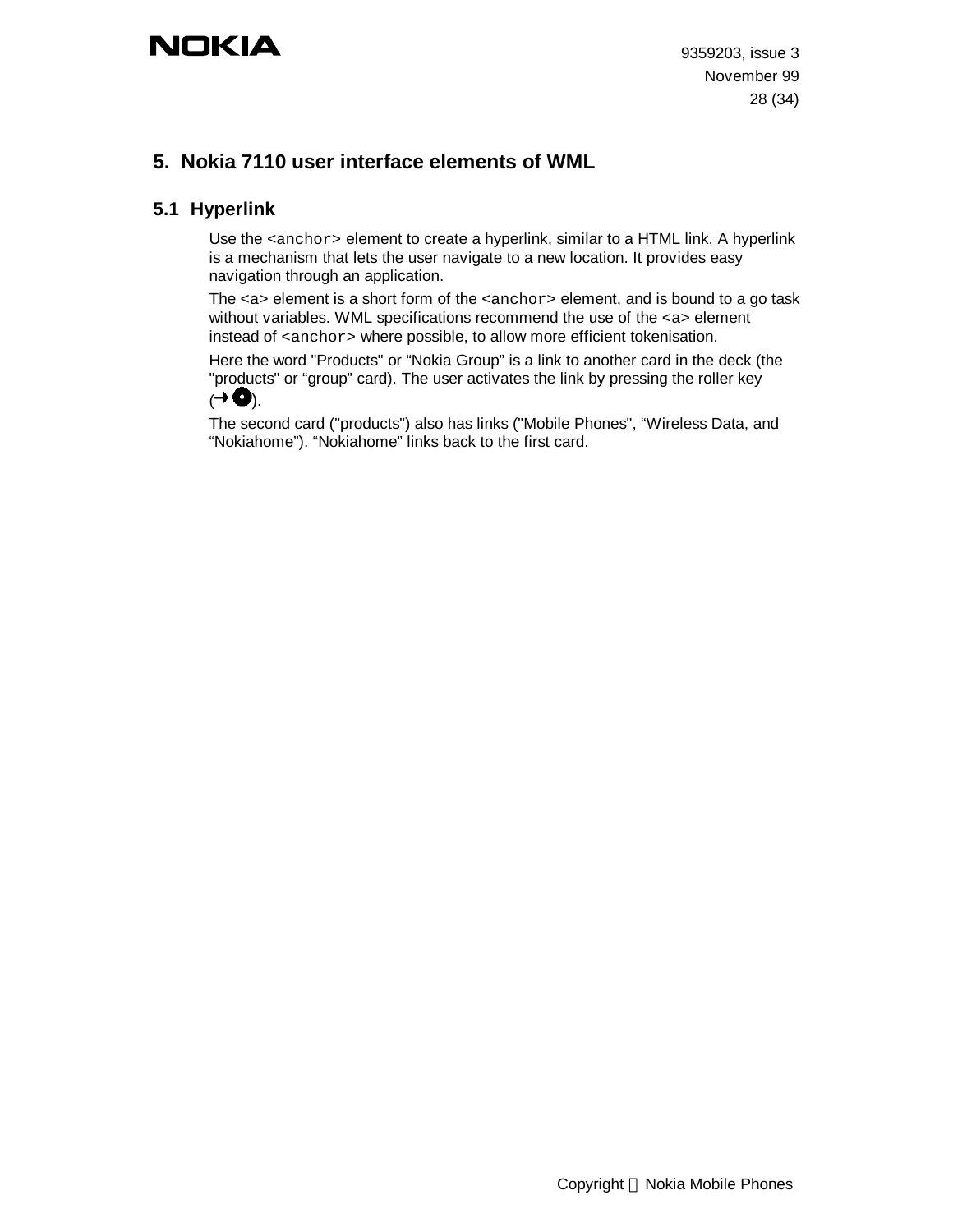```
<wml>
     <card name="nokiahome" title="Nokiahome">
       <p>
          NOKIA – connecting people
          <a href="#products">Products</a>
          <a href="#group">Nokia Group</a>
       \langle/p>
        <do type="prev">
          <prev/>
       \langle do>
     </card>
     <card name="products" title="Products">
       <p>
          <a href="phones.wmlc">
              Mobile Phones</a>
          <a href="data.wmlc">Wireless Data</a>
         br/ <a href="#nokiahome">Nokiahome</a>
       \langle/p>
       <do type="prev">
           <prev/>
       \langle do>
     </card>
     <card name="group" title="Nokia Group">
       <p>
          <a href="nmp.wmlc">NMP</a>
          <a href="nmp.wmlc">NTC</a>
         br/ <a href="#nokiahome">Nokiahome</a>
       \langle/p>
        <do type="prev">
          <prev/>
       \langle do>
     </card>
\langle/wml\rangle#products points
                                                         to another card
                                                         in the same
                                                         deck.
                                                         phones.wmlc
                                                         points to
                                                         another deck in
                                                         the same
                                                         directory.
                                                         At this point
                                                         <BR/> makes
                                                         an extra line
                                                         break.
```
If there is no text inside the <anchor> element, the title of the <anchor> element is used as a link. So either one of these has to be supported. Every <anchor> or <a> element appears on a separate row in the display of the Nokia 7110.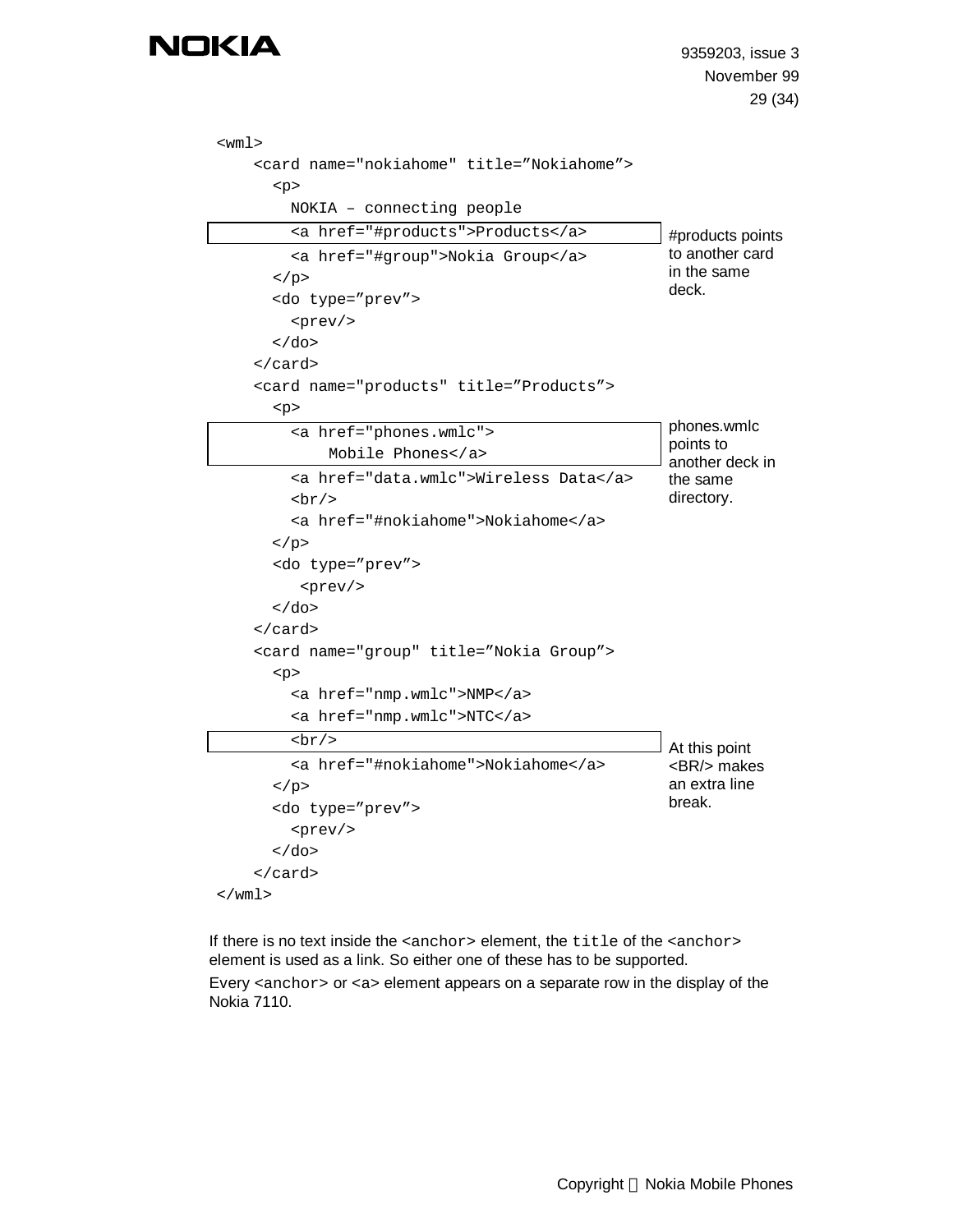9359203, issue 3 November 99 30 (34)

## **5.2 Select Element**

Use the <select> element to create a selection list. A selection list is a tool that lets the user respond to a question with a predefined set of options. Single and multiple selection lists are supported. The various options in the list are created using the <option> tag.

```
<wml>
     <card name="phones" title="Mobile phones">
      <p>
         Send me more information about:
          <select key="models" multiple="true"
title="Products">
              <option value="eighty">8810</option>
              <option value ="seventy">7110</option>
              <option value ="sixty">6110</option>
          </select>
      \langle/p>
      <do type="prev">
          <prev/>
      \langle do>
     </card>
\langle/wml\rangle
```
If there is no text inside the <option> element, the title of the <option> element is used as an item of a selection list. So either one of these has to be supported.

The square brackets [ ] represent the selection list. Pressing the roller ( $\rightarrow \bullet$ ) when the brackets [ ] are highlighted, enters into the selection list. The chosen option will appear between the brackets [7110, 6110 ].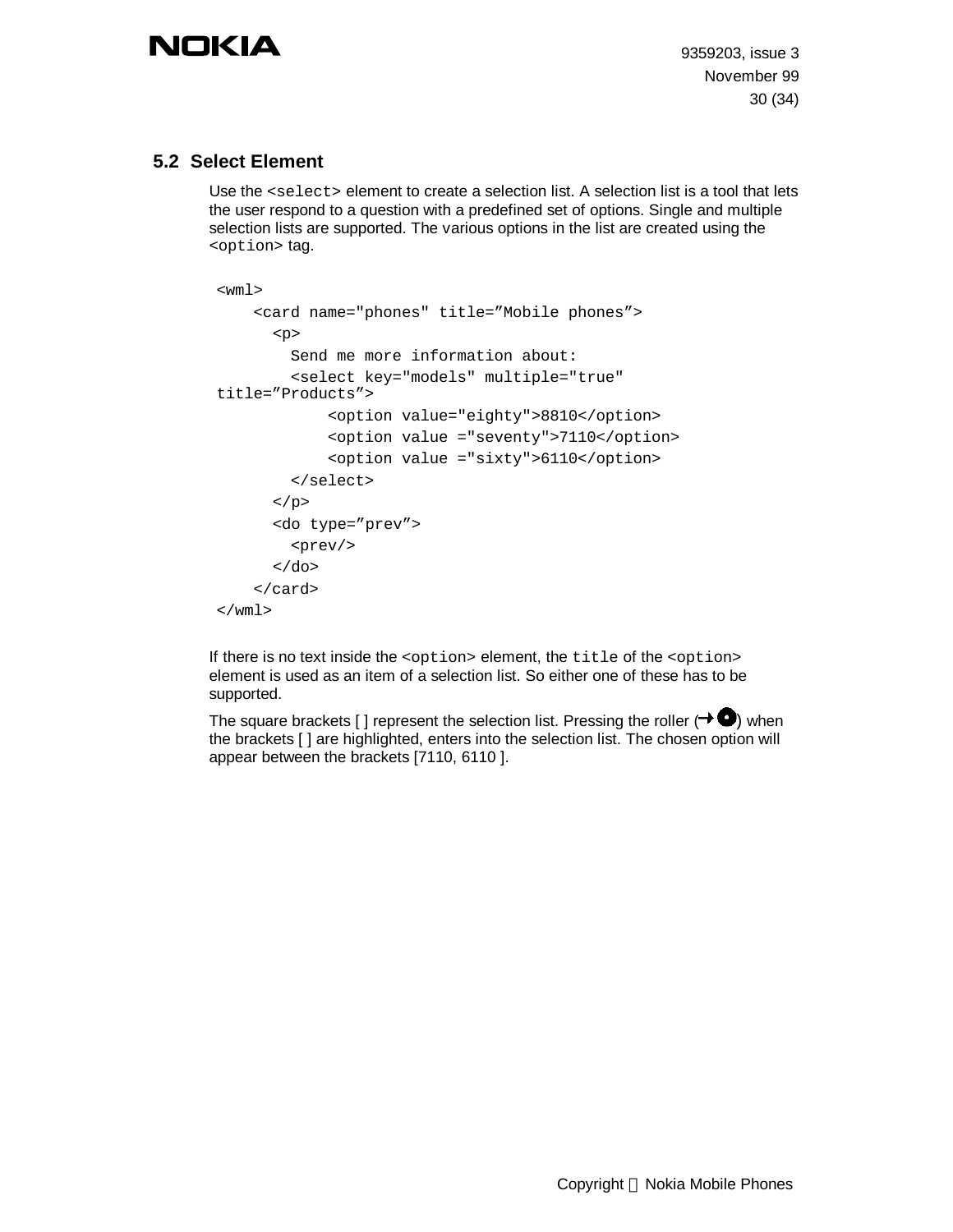9359203, issue 3 November 99 31 (34)

## **5.3 Input Element**

Use the  $\langle$ input> element to allow the user to add input to an application.

The following example illustrates how an input element can be used to request information from the user and display it.

```
<wm1> <card name="phones" title=Phones>
       <sub>0</sub></sub>
          Send me more information about:
          <select key="models" multiple="true" title="Products">
               <option value="eighty">8810</option>
               <option value="seventy">7110</option>
               <option value="sixty">6110</option>
          </select>
          Please, provide your:
         <br/><b>br</b>/<b>></b> Name:
          <input key="name" title="Name"/>
          Address:
          <input key="address" title="Address"/>
       \langle/p>
       <do type="accept" label="Confirm">
              <go href="#confirm"/>
       </do>
       <do type="prev">
                <prev/>
       \langle do>
     </card>
     <card name = "confirm" title=Confirmation>
       <p>
          $(name) we are happy to send you more information.
       \langle/p>
       <do type="prev">
                <prev/>
       \langle do>
     </card>
\langle/wml\rangle
```
The user selects the highlighted Name Input element by pressing the roller  $(\rightarrow \bullet)$ . An editor is evoked and the user can enter his/her name.

In the editor the left soft key text is *OK*. By pressing the *OK* soft key, the user returns to the previous card.

The user can send the information request by selecting *Options* – *Send*.

A 'Confirmation' page is displayed and shows that the variable 'name' has received the entered value.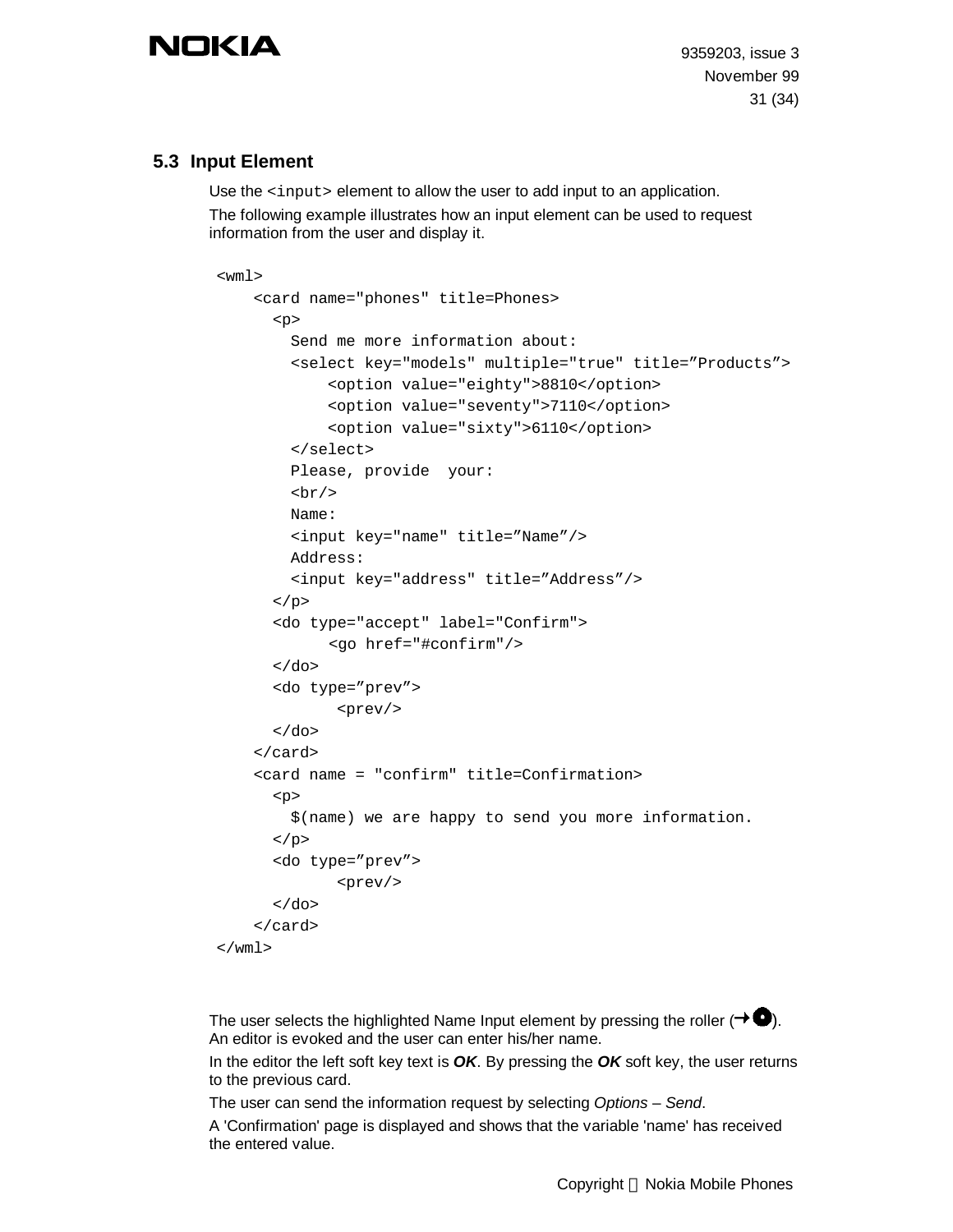9359203, issue 3 November 99 32 (34)

## **5.4 Image Element**

Use the <img> element to show an image within the card. The following example illustrates how an image element can be used to display graphics.

```
<wml <card name="nokiahome" title="Nokiahome">
      <p>
             <img height="30" width="58"
             src="http://localhost/wml/nokia/nokialogo.wbmp"/>
             Nokia – Connecting people
      \langle/p>
      <do type="prev">
              <prev/>
      \langle do>
     </card>
\langle/wml>
```
When entering this card, the browser will show the Nokia-logo on the top of the display, and the text below it.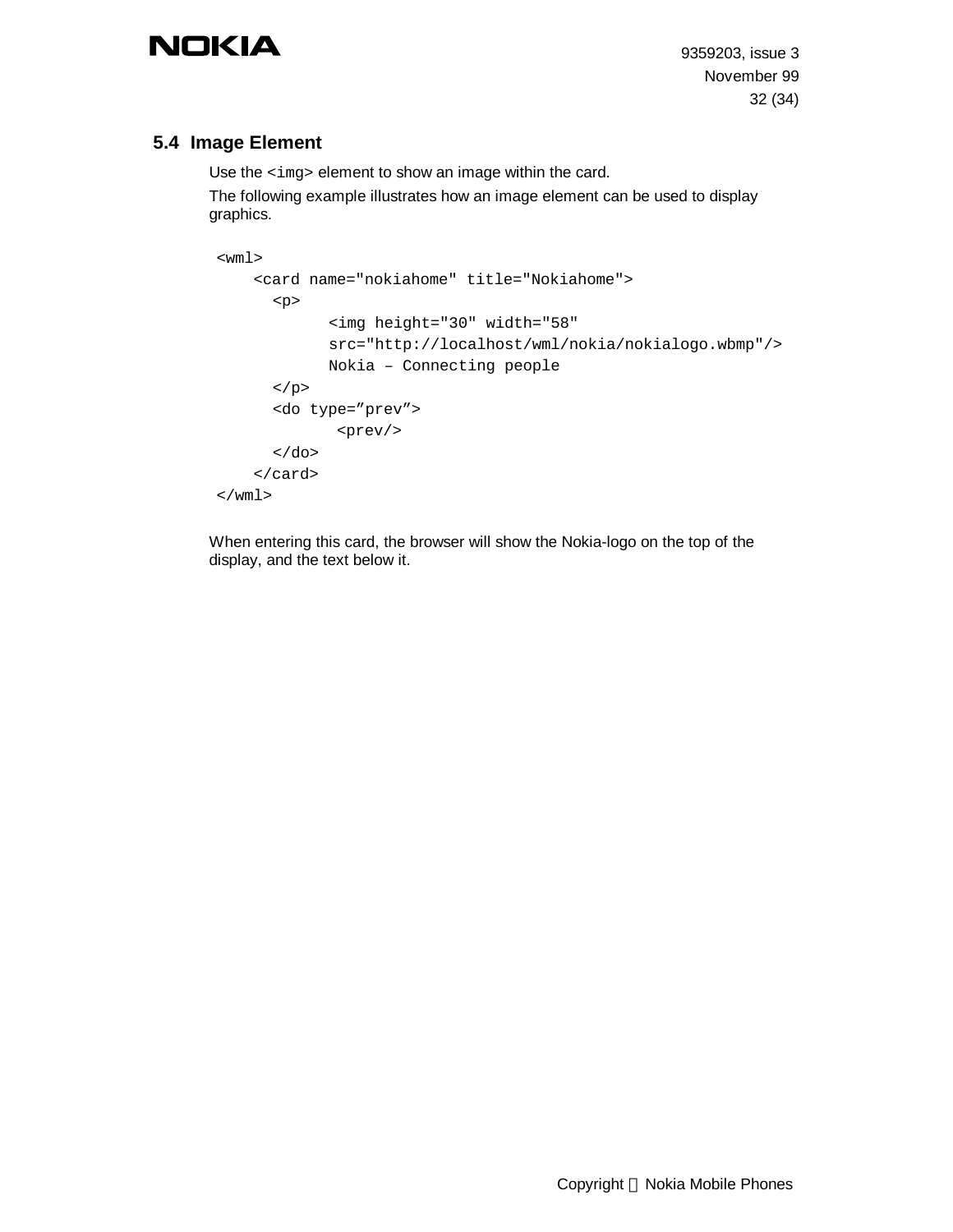9359203, issue 3 November 99 33 (34)

### **5.5 DO Element**

Use the <do> element when you want to add action-like behaviour or general information links which concern the whole service.

When you add a <do> element to your design, it will be stored in the browser's options list together with the preloaded options like home, bookmarks, use number, etc. The actual place of <do> elements in the options list is as follows:

Home Bookmarks Select (or Edit) do element 1 do element 2 do element x Use number Empty cache Exit

The options list will be displayed when the user presses the *Options* soft key.

```
<card name="nokiahome" title="Nokiahome">
      <sub>2</sub></sub>
          NOKIA – connecting people
             <a href="#products">Products</a>
             <a href="#group">Nokia Group</a>
      \langle/p>
       <do type="options" label="Nokia Help">
             <go href="http://localhost/wml/nokia/help.wml"/>
      \langle do>
      <do type="options" label="Contact">
          <go href="http://localhost/wml/nokia/contact.wml"/>
      \langle do>
       <do type="prev">
              <prev/>
      \langle do>
</card>
```
A default text will be displayed, if no label is provided, but it is important to provide the user with a label to give the <do> element a meaningful interface.